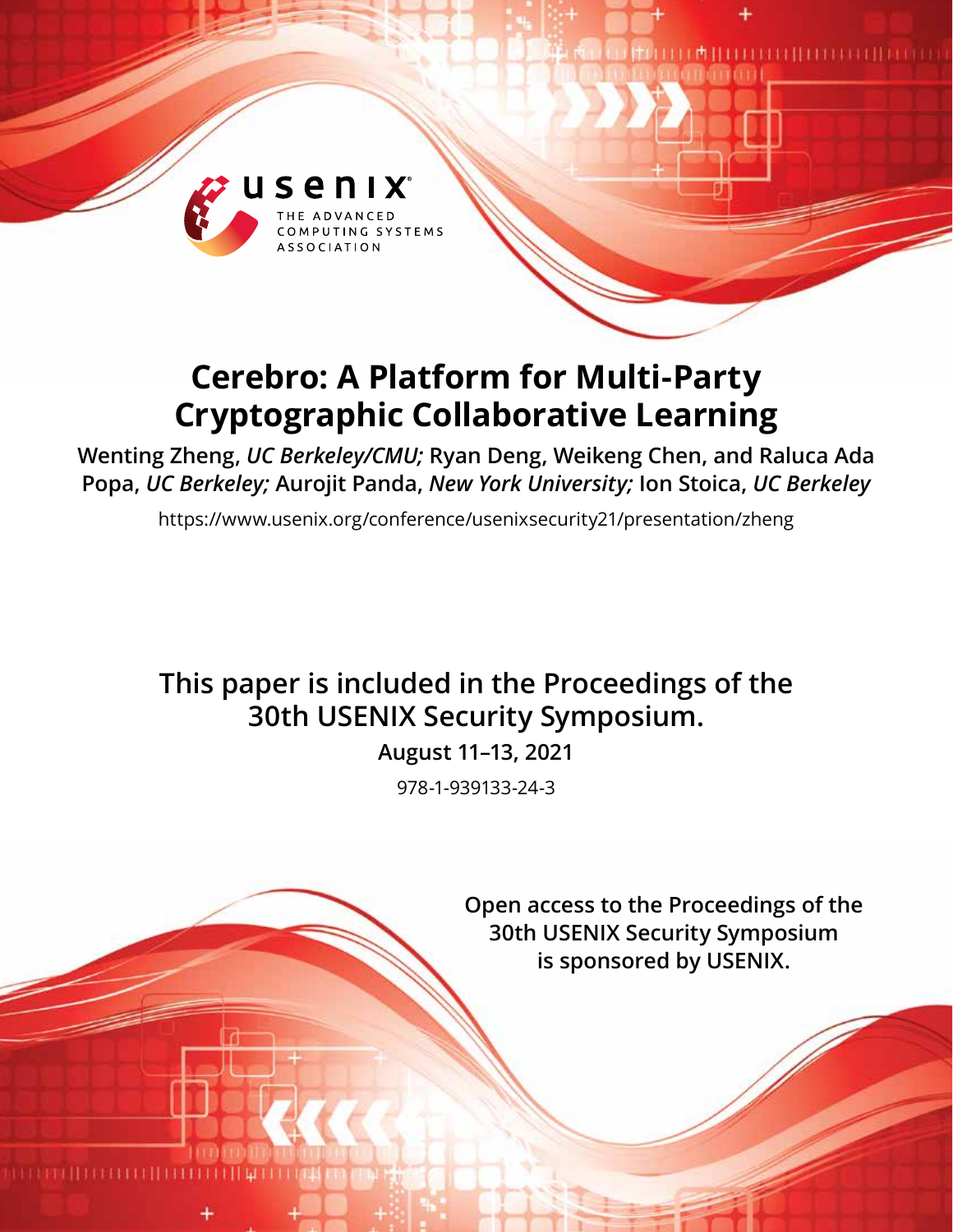# Cerebro: A Platform for Multi-Party Cryptographic Collaborative Learning



Wenting Zheng<sup>1,2</sup>, Ryan Deng<sup>1</sup>, Weikeng Chen<sup>1</sup>, Raluca Ada Popa<sup>1</sup>, Aurojit Panda<sup>3</sup>, Ion Stoica<sup>1</sup> <sup>1</sup>*UC Berkeley,* <sup>2</sup>*CMU,* <sup>3</sup>*NYU*

## Abstract

Many organizations need large amounts of high quality data for their applications, and one way to acquire such data is to combine datasets from multiple parties. Since these organizations often own sensitive data that cannot be shared in the clear with others due to policy regulation and business competition, there is increased interest in utilizing secure multi-party computation (MPC). MPC allows multiple parties to jointly compute a function without revealing their inputs to each other. We present Cerebro, an *end-to-end* collaborative learning platform that enables parties to compute learning tasks without sharing plaintext data. By taking an end-to-end approach to the system design, Cerebro allows multiple parties with complex economic relationships to safely collaborate on machine learning computation through the use of release policies and auditing, while also enabling users to achieve good performance without manually navigating the complex performance tradeoffs between MPC protocols.

## 1 Introduction

Recently, there has been increased interest in collaborative machine learning  $[1, 2]$ , where multiple organizations run a training or a prediction task over data collectively owned by all of them. Collaboration is often advantageous for these organizations because it enables them to train models on larger datasets than what is available to any one organization, leading to higher quality models [3]. However, potential participants often own sensitive data that cannot be shared due to privacy concerns, regulatory policies [4, 5], and/or business competition. For example, many banks wish to detect money laundering by training models on customer transaction data, but they are unwilling to share plaintext customer data with each other because they are also business competitors.

Enabling these use cases requires more than a traditional centralized machine learning system, since such a platform will require a single trusted centralized party to see all of the other parties' plaintext data. Instead, the goal is to develop

techniques through which participants can collaboratively compute on their sensitive data *without revealing* this data to other participants. A promising approach is to use *secure multiparty computation* (MPC) [16, 17], a cryptographic technique that allows  $P$  parties to compute a function  $f$  on their private inputs  $\{x_1, \ldots, x_p\}$  in such a way that the participants only learn  $f(x_1, \ldots, x_P)$  and nothing else about each other's inputs.

While there is a vast amount of prior work on MPC for collaborative learning, none take *an end-to-end approach*, which is essential for addressing two major obstacles encountered by these organizations. The first obstacle is the tussle between generality and performance. Many recent papers on MPC for collaborative learning  $[6–15]$  focus on hand-tuning MPC for specific learning tasks. While these protocols are highly optimized, this approach is not generalizable for a real world deployment because every new application would require extensive development by experts. On the other hand, there exist *generic* MPC protocols [16–19] that can execute arbitrary programs. However, there are many such protocols (most of which are further divided into sub-protocols [32, 33]), and choosing the right combination of tools as well as optimizations that result in an efficient secure execution is a difficult and daunting task for users without a deep understanding of MPC.

The second obstacle lies in the tussle between privacy and transparency. The platform needs to ensure that it addresses the organizations' incentives and constraints for participating in the collaborative learning process. Take the anti-money laundering use case as an example: while MPC guarantees that nothing other than the final model is revealed, this privacy property is also problematic because the banks effectively lose some control over the computation. They cannot observe the inputs or the computation's intermediate outputs before seeing the final result. In this case, some banks may worry that releasing a jointly trained model will not increase accuracy over their own models, but instead help their competitors. They may also have privacy concerns, such as whether the model itself contains too much information about their sensitive data [34–39] or whether the model is poisoned with backdoors [40].

In this paper, we present Cerebro, a platform for multi-party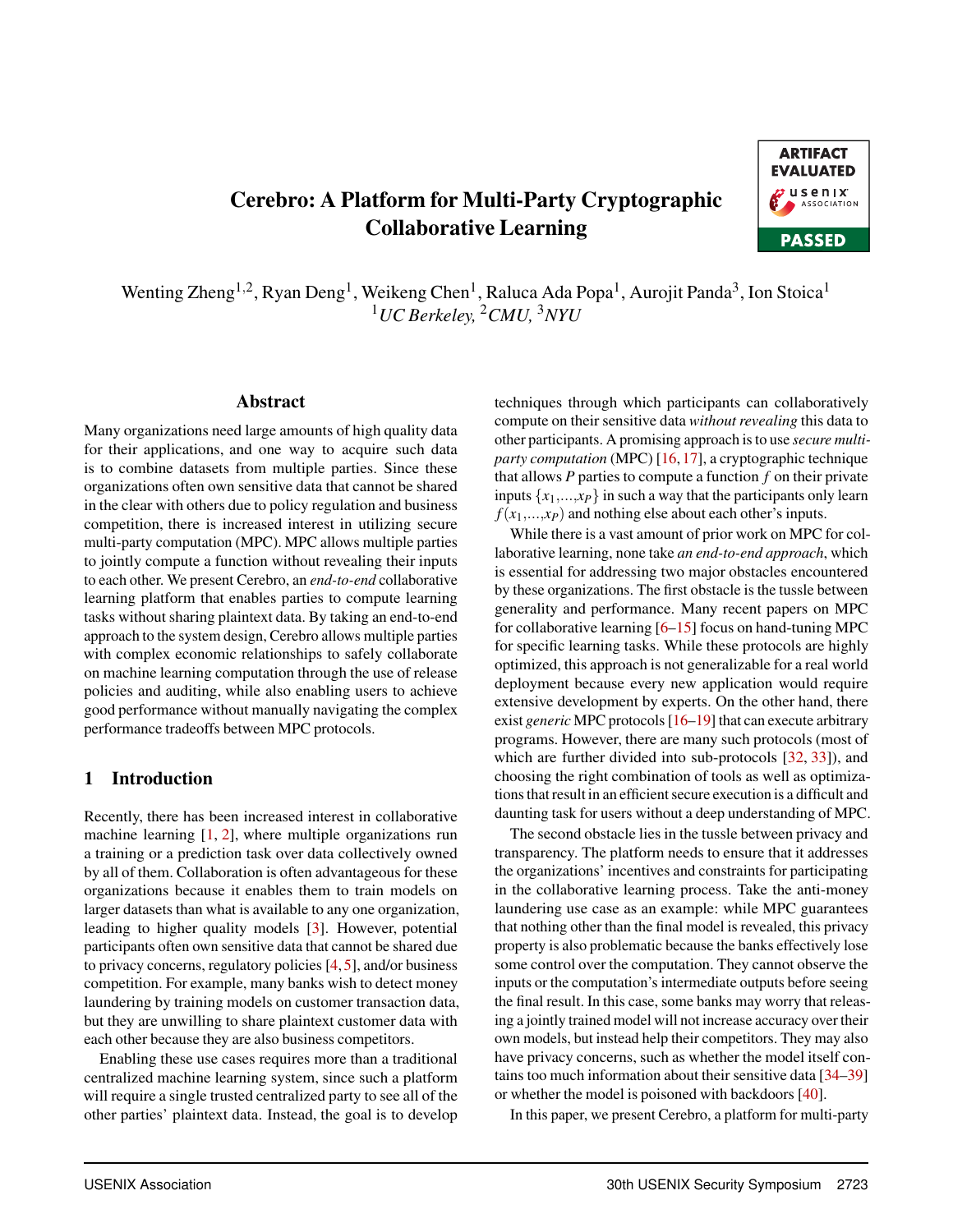| <b>System</b>            | <b>Multi-party</b> | <b>DSL &amp; API</b> | <b>Policies</b> | <b>Automated optimization</b> | <b>Multiple backends</b> | Auditing |
|--------------------------|--------------------|----------------------|-----------------|-------------------------------|--------------------------|----------|
| Specialized ML protocols |                    |                      |                 |                               |                          |          |
| Generic MPC              |                    |                      |                 |                               |                          |          |
| MPC compilers            |                    |                      |                 |                               |                          |          |
| This paper: Cerebro      |                    |                      |                 |                               |                          |          |

Table 1: Comparison with prior work in categories on properties necessary for collaborative learning. There are a number of works in specialized MPC protocols [6–15], generic MPC [16–19], and MPC compilers [20–31]. Since the work space is so broad, we use " $\sqrt{/}/\cancel{\cdot}$ " to indicate that only some systems in this category support that feature.

cryptographic collaborative learning using MPC. Cerebro's goal is to address the above two obstacles via a holistic design of an *end-to-end* learning platform, as illustrated in Figure 1.

To address the first challenge, Cerebro develops a compiler that can automatically compile any program written in our Python-like domain specific language (DSL) into an optimized MPC protocol. While there is prior work on MPC compilers [20–24,26–29,29–31], none provides a *holistic* tool chain for the machine learning setting, which is the focus of our work. Beyond the compiler, the ML APIs provided by Cerebro abstract away the complexities of MPC from users, while keeping information needed for our compiler to do further optimizations. Our compiler also uses novel physical planning and considers the deployment environment to further choose the best MPC algorithms for executing machine learning workloads. We note here that Cerebro's goal is to provide a generic platform where users can write *arbitrary* learning programs, and not to compete with hand-optimized protocols (we compare Cerebro's performance against such protocols in §7.5).

We address the second challenge by introducing a set of mechanisms for organizations to ensure that their incentives and constraints are met before the result of a learning task is released, and also for participants to identify the source of malicious and ill-formed input data. Our insight is that we can leverage cryptographic primitives to enable this functionality without leaking additional data in the process. Based on this observation we define two important mechanisms: *compute policies* and *cryptographic auditing*. Compute policies allow parties to provide code that controls when and how the result of a learning task is released, while cryptographic auditing allows parties to backtrack and audit the inputs used during private computation, thus holding all parties accountable for their actions.

We implemented and evaluated Cerebro on common learning tasks—decision tree prediction, linear regression training, and logistic regression training. Our evaluation (§7) shows that our compiler generates optimized secure computation plans that are 1-2 orders of magnitude faster than an incorrect choice of a state-of-the-art generic MPC protocol (that is also un-optimized for machine learning), which is what a user might use without our system. Even with these performance gains, we want to remark that secure computation is not yet practical for all learning tasks. Nonetheless, we believe that a careful choice of protocols is practical for a number of useful learning tasks as our evaluation shows. Moreover, cryptographers have been improving MPC techniques at an impressive pace, and we believe that new MPC tools can be incorporated into the Cerebro compiler.

# 2 Background

Machine learning. Machine learning pipelines consist of two types of tasks: training and prediction. Training takes in a dataset and uses a training algorithm to produce a model. Prediction (or inference) takes in a model and a feature vector, and runs a prediction algorithm to make a prediction.

Secure multi-party computation (MPC). In MPC, *P* parties compute a function *f* over their private inputs  $x_{i\in[1...P]}$ , without revealing  $x_i$  to any other parties. In this paper, we consider that the final result is released in plaintext to every party.

There are two main MPC paradigms for generic computations: *arithmetic MPC* [16,18] and *boolean MPC* (based on garbled circuits). In arithmetic MPC, data is represented as finite field elements, and the main operations are addition and multiplication (called "gates"). In boolean MPC, data is represented as boolean values, and the main operations are XOR and AND.

One interesting commonality in these two frameworks is that they can often be split into two phases: preprocessing and online execution. At a high level, both frameworks use preprocessing to improve the online execution time for certain gates. In arithmetic circuits, addition gates can be computed locally without communication, while multiplication gates are more expensive to compute. Similarly, in boolean circuits, XOR is fast to compute while AND is much slower. The preprocessing phase for these frameworks pre-computes a majority part of executing multiplication/AND gates. And the preprocessing phase can execute without knowing the *input*; it only needs to know the *functionality*. The online execution for both arithmetic MPC and boolean MPC requires the parties to input their private data. At the end of this phase, the MPC protocol releases the output in plaintext to all the parties.

# 3 Overview of Cerebro

# 3.1 Threat model

We consider *P* parties who want to compute a learning function on their sensitive data. The parties are unwilling or unable to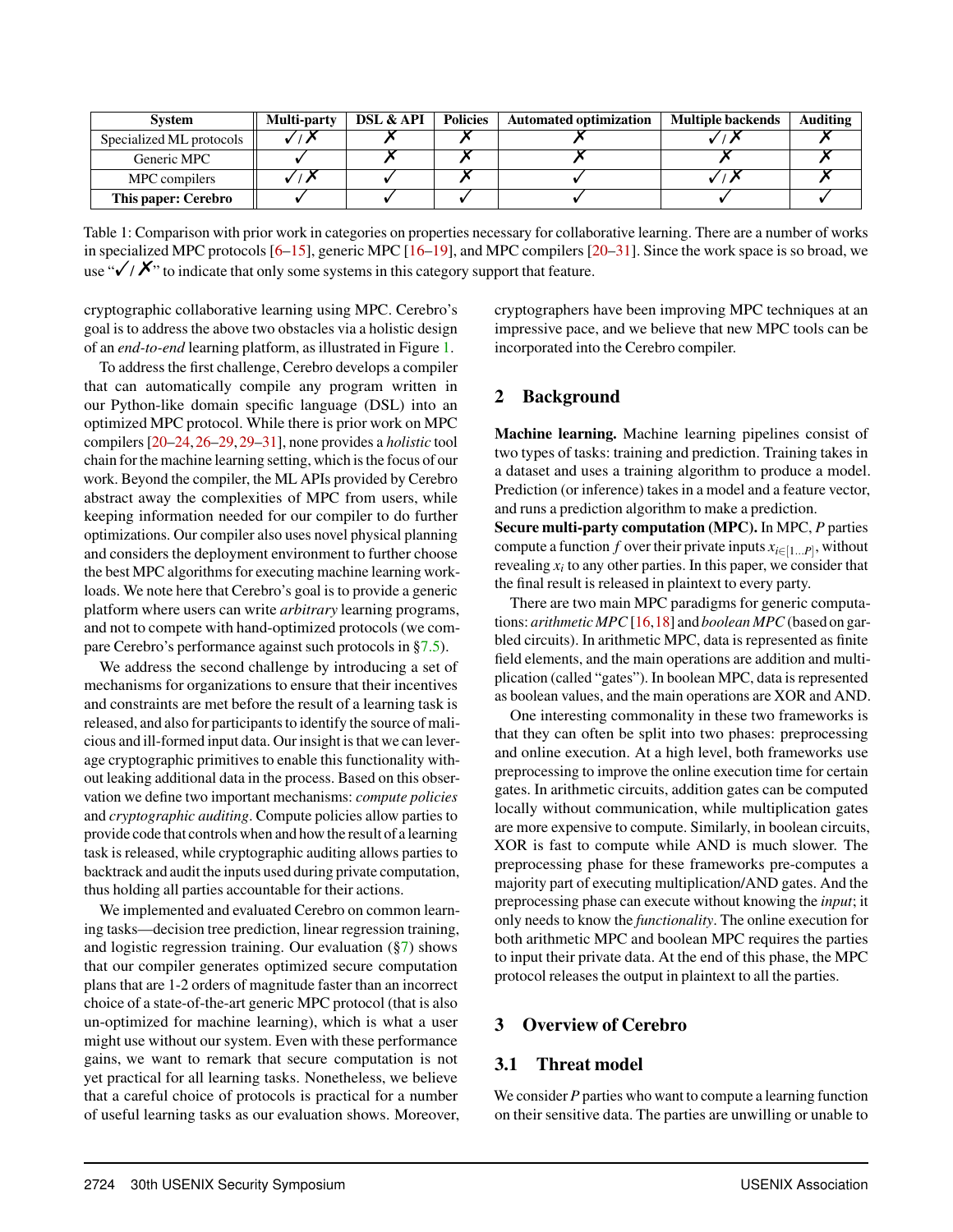

Figure 1: The Cerebro workflow.

share the plaintext data with each other, but want to release the result of the function (e.g., a model or a prediction) according to some policies. We assume that the parties come together in an *agreement* phase during which they decide on the learning task to run, the results they want to disclose to each other, and the policies they want to implement. We assume this agreement is enforced by an external mechanism, e.g., through a legal agreement.

Cerebro allows the parties to choose what threat model applies to their use case by supporting both semi-honest and malicious settings. In the semi-honest setting, Cerebro can protect against an adversary who does not deviate from protocol execution. This adversary can compromise up to  $P-1$  of the parties and analyze the data these parties receive in the computation, in hopes of learning more information about the honest party's data beyond the final result. In the malicious setting, the adversary can cause compromised participants to deviate from the protocol. The misbehavior includes altering the computation and using inconsistent inputs. Cerebro can support both settings by using different generic cryptographic backends. We believe that it is useful to support a flexible threat model because different organizations' use cases result in different assumptions about the adversary. Moreover, as we show in §7, the semi-honest protocol can be 61-3300 $\times$  faster than the malicious counterpart, so the participants may not wish to sacrifice performance for malicious security.

Recent work has described many attacks for machine learning. One category is data poisoning [40] where the parties inject malicious data into the training process. Another category is attacks on the released result, where an attacker learns about the training dataset from the model [39, 41, 42] or steals model parameters from prediction results [35–38]. By definition, MPC does not protect against such attacks, and Cerebro similarly cannot make formal guarantees about maliciously constructed inputs or leakage from the result. However, we try to mitigate these issues via an end-to-end design of the system, where Cerebro provides a platform for users to program compute policies and add cryptographic auditing (explained in §5).

# 3.2 System workflow

Cerebro's pipeline consists of multiple components, as shown in Figure 1. In the rest of this section, we provide an overview of a user's workflow using Cerebro.

Agreement phase. This phase is executed before running

Cerebro. During the agreement phase, potential participants come together and agree to participate in the computation. We assume that the number of participants is on the order of tens of parties. Parties need to agree on the computation (including the learning task and any compute policies) to run and agree on the threat model. Parties should also establish a public key infrastructure (PKI) to identify the participants.

Programming model. Users make use of Cerebro's Pythonlike domain-specific language (DSL) to write their programs. Users can easily express custom learning tasks as well as policies using our DSL and APIs. Cerebro also allows users to specify the configuration, such as the number of parties and how much data each party should contribute.

Compute policies. Cerebro supports user-defined compute policies via our DSL to handle concerns arising from the complex economic relationships among the parties. Compute policies can be generic logic for how results are obtained, or special *release policies* such that the result of a computation is only revealed if the policy conditions are satisfied.

Cryptographic compiler. Cerebro's cryptographic compiler can generate an efficient secure execution plan from a given program written in the Cerebro DSL. Our compiler first applies *logical optimization* directly on the program written in our DSL (see  $\S 4.2$ ). Next, this optimized program is input to the *physical planning* stage (see §4.3) to generate an efficient physical execution plan.

Secure computation. In this phase, Cerebro executes the secure computation using the compiler's physical plan. When it finishes, the parties can jointly release the result.

Cryptographic auditing. Even after the result is released, the learning life cycle is not finished. Cerebro gives the parties the ability to audit each other's inputs with a third-party auditor in a post-processing phase (see §5.2).

# 4 Programming Model and Compiler

In this section we describe Cerebro's programming model. Similar to prior work [20–24, 26–29, 29–31], and based on the DSL implementation by SCALE-MAMBA (see §6), users specify programs that Cerebro can execute using a domainspecific language  $(\S 4.1)$ , which is then used as input to the Cerebro compiler (Figure 3). The Cerebro compiler implements two logical optimization passes, which *reduce the amount of computation expressed in MPC* while preserving security guaran-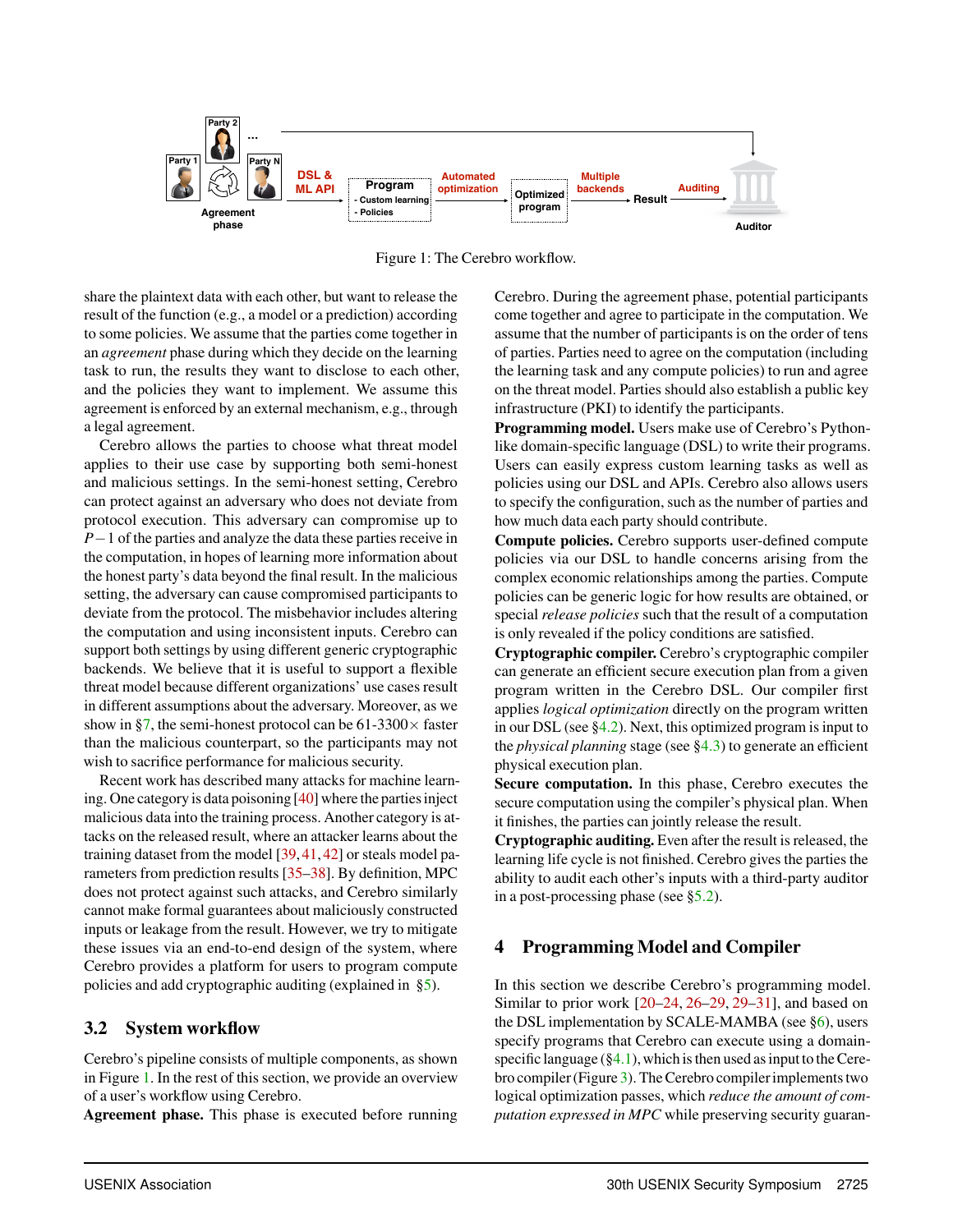```
1 | # set_params () initializes parameters
2 \mid # for an MPC execution, such as fixed-point
3 \# parameters (p, f, k) and
\frac{4}{5} # the number of parties (num_parties)
    5 Params.set_params
          (p=64, f=32, k=64, num\_parties = 2)6 | # Decision tree prediction
 7 \# Reads in the tree model from party 0
 \begin{array}{c}\n8 \\
\text{tree} = \mathbf{p\_fix\_mat}.\text{read\_input}(\text{tree\_size}, 4, 0) \\
\text{H Part } 1 \text{ provides the features}\n\end{array}# Party 1 provides the features
10 \mid x = p_{\text{fix} \text{array}}.read_input (dim, 1)
1112 for i in range(LEVELS-1):
13 \parallel # Store user information in variables<br>14 \parallel # like index and split
          # like index and split
15 ...
16 | cond = (x[index] < split)17 | # This is a fused operation
18 | root = secret_index_if
              (cond, tree, left_child, right_child)
19 \# Reveal prediction results
20 | reveal_to_all (root [1], "Prediction")
```
Figure 2: A sample program written in Cerebro's DSL

tees. Finally, the Cerebro physical planner (§4.3) takes the logical plan generated by the compiler, and uses information about the physical deployment to instantiate and execute the plan.

# 4.1 Cerebro DSL

In Cerebro, users express training and inference algorithms, compute policies, and auditing functions using a Python-like domain specific language (DSL). Our DSL supports a variety of numerical data types that are commonly used in machine learning, data analytics, and generic functions and are useful for expressing training and inference algorithms. Figure 2 shows an example program.

Data types. Each variable in a Cerebro program is automatically tagged with a type (integer, fixed-point, etc.) and a *security level*. The security level indicates which parties can access the raw value of the variable. Cerebro currently supports three security levels:

- *Public*: the value is visible to all parties
- *• Private*: the value is visible to a single party
- *• Secret*: the value is hidden from all parties

Our current implementation restricts that private variables are owned and visible to a single party, and we represent a private value visible to the party  $i$  as  $\text{private}(i)$ . The security level of variables is automatically upgraded based on type inference rules, described in §4.2.1. Programs can explicitly downgrade security levels by calling reveal.

Functions. Our DSL provides a set of mathematical and logical operators to process tagged data. Each operator can accept inputs with any security tag, and the output tag is determined using a set of type inference rules (explained more in §4.2.1). Security annotations also play an important role in enabling several of the optimizations employed by Cerebro.

| Input 1    | Input 2       | Output     | Compute      |
|------------|---------------|------------|--------------|
| public     | public        | public     | local at all |
| public     | private(i)    | private(i) | local at $i$ |
| private(i) | private(i)    | private(i) | local at $i$ |
| private(i) | private $(i)$ | secret     | global       |
| any        | secret        | secret     | global       |

Table 2: Rules for defining a function's execution mode

Cerebro provides a variety of basic operators over data types including arithmetic operations and comparisons. Users can compose these basic operators to implement user-defined learning algorithms. Cerebro also provides a set of higher-level mathematical operators common to machine learning tasks (e.g., linear algebra operators, sigmoid), a set of functions for efficiently indexing into arrays or matrices, a set of branching operators, and a set of more complex fused operators. Fused operators (explained in §4.2.2) provide Cerebro with more opportunities to optimize complex code patterns.

# 4.2 Logical optimization

Given a program written in the Cerebro DSL, the Cerebro compiler is responsible for generating a logical execution plan that minimizes runtime. Our programming model also allows us to easily apply logical optimizations. More specifically, Cerebro includes two new optimizations that are particularly useful for machine learning tasks: the first is *program splitting*, where a program *Q* is split into two portions  $Q_1$  and  $Q_2$  such that  $Q_1$  can be executed in plaintext, while  $Q_2$  is executed using secure computation. The second optimization is operator fusion, where the compiler tries to detect pre-defined compound code patterns in *Q*<sup>2</sup> and transforms them to more efficient fused operations.

## 4.2.1 Program splitting

Program splitting is a type of logical optimization that delegates part of the secure computation to one party which computes *locally in plaintext*. We can illustrate this optimization by applying to sorting. If a program needs to sort training samples from all parties (e.g., in decision tree training), then parties can instead pre-sort their data. In this way, MPC only needs to merge pre-sorted data, providing a significant speedup over the naive solution in which it executes the entire sorting algorithm in the secure computation.

In the semi-honest setting, Cerebro can *automatically identify* opportunities for local computation within the code. As explained in §4, users write their programs using Cerebro's API, and the compiler automatically tags their data using Cerebro's secure types. Cerebro uses a set of rules (see Table 2) to infer a function's security level. If a function only has public input, then the output should also be public since it can be inferred from inputs. This type of computation can be executed in plaintext by any party. Similarly, if a function only takes input from a single party *i*, party *i* can compute this function locally in plaintext. However, if a function's input includes private data from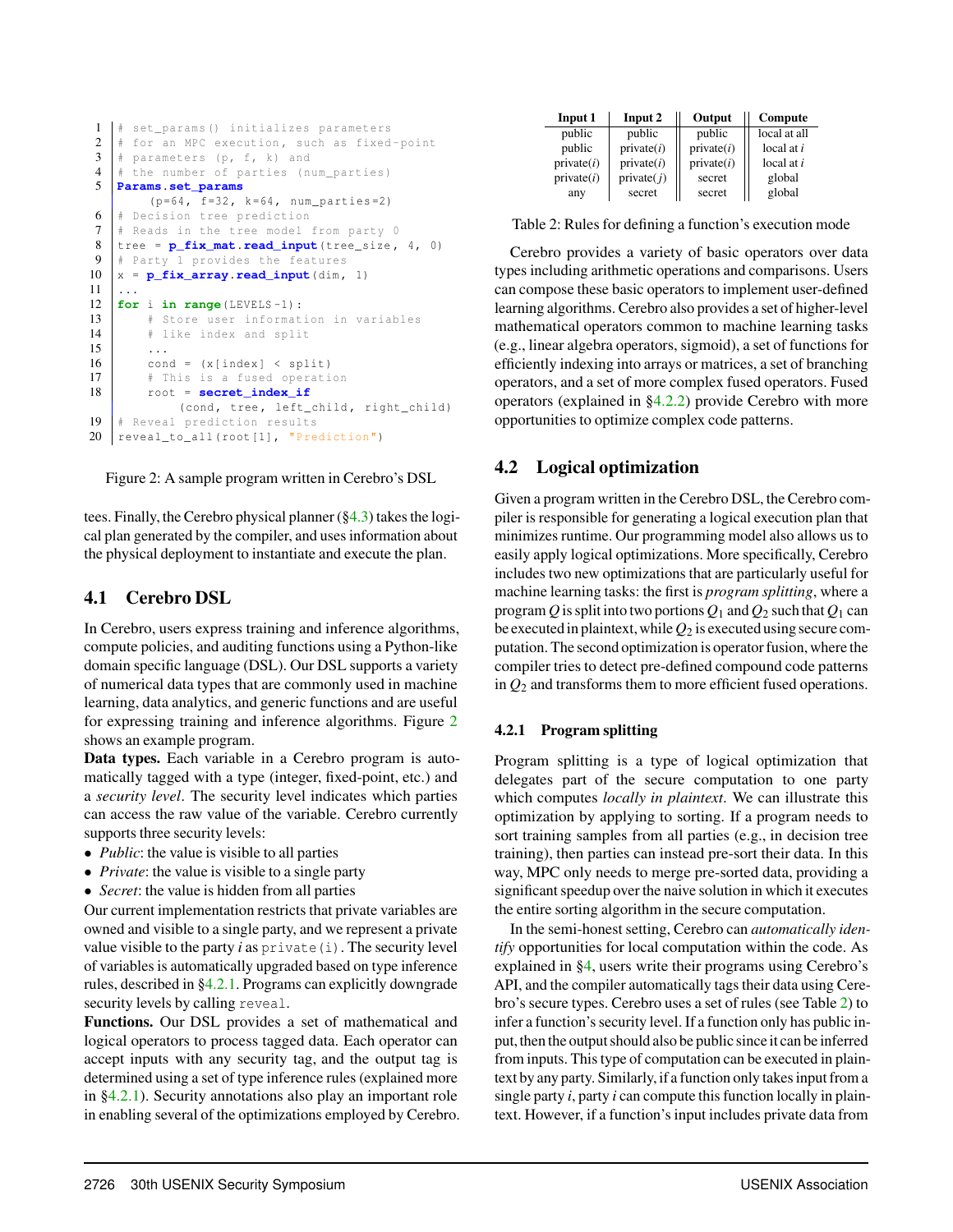different parties or secret data, then the function needs to be executed using MPC, and the output will also be tagged as secret.

However, in a malicious setting the criteria for secure local plaintext execution are more complex because a compromised participant can arbitrarily deviate from the protocol and substitute inconsistent/false data and/or compute a different function. Thus, we cannot assume that a party will compute correct values locally. As in the sorting example, we cannot trust the parties to correctly pre-sort their inputs. Therefore, secure computation must add an extra step to ensure that the input from each party is sorted.

In general, automatically finding efficient opportunities for local plaintext computation in the malicious setting is challenging. In Cerebro, we approach this problem by designing pre-defined APIs with this optimization in mind. If a user uses our API, Cerebro will apply program splitting appropriately while guaranteeing security in the malicious threat model. For example, our sort API will automatically group the inputs into private inputs from each party, followed by a local plaintext sorting in plaintext at each party. However, since a malicious party can still try to input unsorted data into the secure computation, the global sorting function will first check that the inputs from each party are sorted.

This optimization allows Cerebro to automatically generate an efficient MPC protocol that has similar benefits to prior *specialized* work. For example, in [13], one of the techniques is to have the parties pre-compute the covariance matrix locally, then sum up these matrices using linearly homomorphic encryption. While Cerebro's underlying cryptography is quite different—hence resulting in a very different overall protocol we are able to automatically discover the same local computation splitting as is used by a specialized system written for ridge regression. We note that program splitting is compatible with cryptographic auditing mentioned in §5.2.2 by committing to the precomputed local data instead of the original input data.

#### 4.2.2 Fused operations

Recognizing compound code patterns is crucial in MPC, since many compound operations that are cheap in plaintext incur significant performance penalties when executed securely. For example, plaintext array indexing under the RAM model has a constant cost. In MPC, while array indexing using a public index has a constant cost, array indexing using a *secret variable* takes time that is proportional to the length of the array. This is because when executing secure computation, the structure of the function cannot depend on any private or secret value, otherwise a party may infer the value from the structure of the computation. Therefore, it is impossible to index an array using a secret value in constant time.

In Cerebro, as is common, we index arrays by linearly scanning the entire array, which is an  $O(n)$  operation.<sup>1</sup> Next,



Figure 3: Cerebro architecture, showing choices we can make under the semi-honest threat model.

consider a compound code pattern that occurs in programs like decision tree prediction (see Figure 2): an if/else statement that wraps around multiple secret accesses to the same array. In a circuit-based MPC, all branches of an if/else statement need to be executed. Therefore, conditionally accessing an index can require several scans through the same array.

For this scenario, Cerebro will combine the operators into a single fused operation secret\_index\_if that can be used to represent such conditional access and minimizes the number of array scans required during computation. Fused operators in Cerebro play the same role as level 2 and level 3 [44] operations in BLAS [45] and MKL [46], and fused operations generated by systems such as Weld [47]; i.e., they provide optimized implementations of frequently recurring complex code patterns. Since operator fusion only happens on code expressed in MPC and preserves the functionality, it works for both the semi-honest and the malicious settings.

## 4.3 Physical planning

Once a logical plan has been generated, Cerebro determines an efficient physical instantiation of the computation, which can then be executed using one of Cerebro's MPC backends. We call this step physical planning (illustrated in Figure 3 on the right side) and describe it in this section. When converting logical plans into physical implementations, Cerebro must decide whether to use operations provided by existing boolean and arithmetic MPC protocols or to use our special vectorized primitives  $(\S 4.3.2)$ . To choose between these implementation options, Cerebro uses a set of cost models  $(\S4.3.3)$  to predict the performance of different implementation choices and picks the best among these choices. Finally, once a physical implementation has been selected, Cerebro decides where to place (Appendix A.3) computation among available nodes—this choice can significantly impact performance in the wide area network.

<sup>&</sup>lt;sup>1</sup> Cerebro can be augmented to use oblivious RAM (ORAM) for secret indexing, which has *O*(*polylogn*) overhead for an array of size *n*. Prior work

has shown that for smaller arrays, linear scanning is faster [43] because ORAM needs to keep a non-trivial amount of state.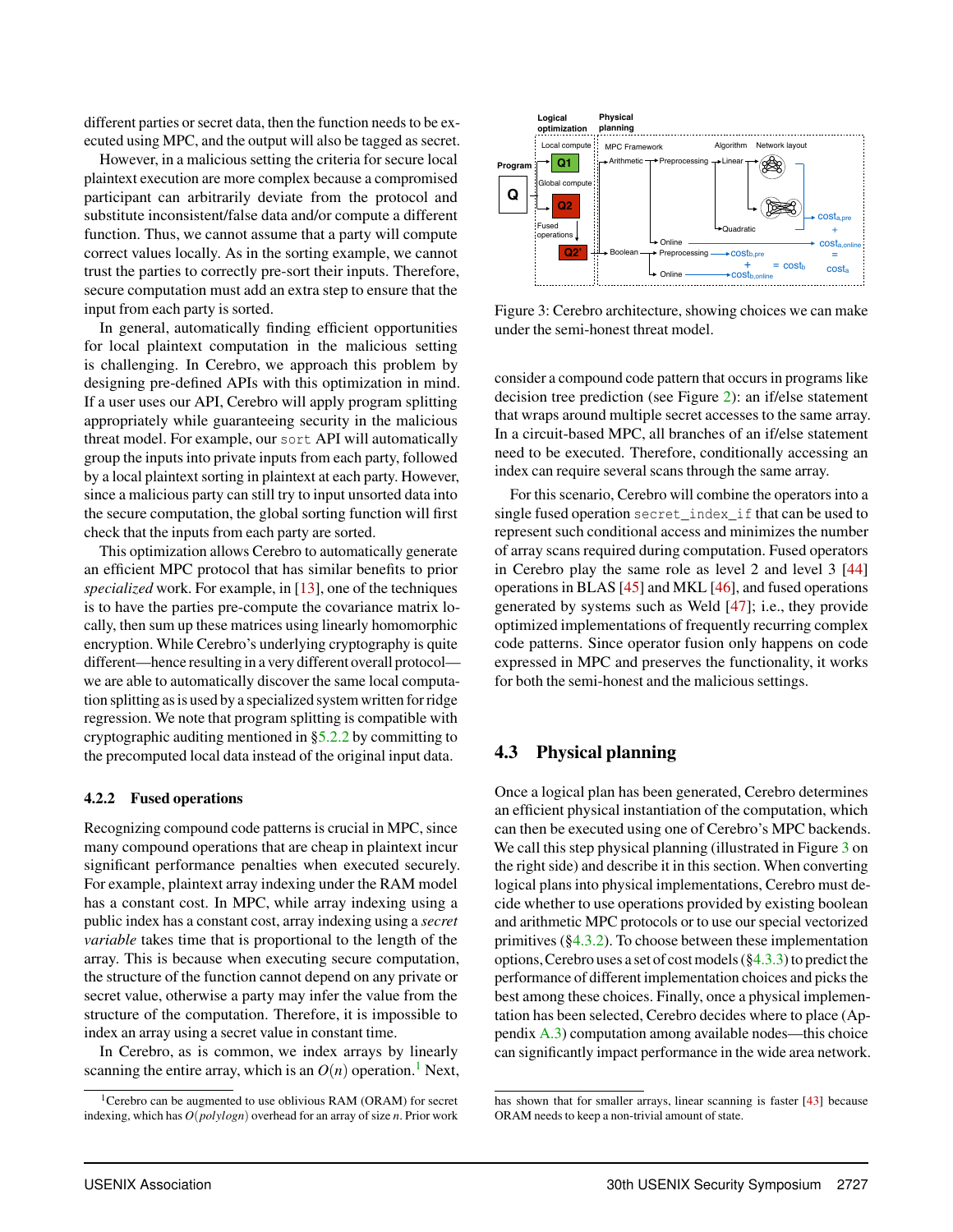#### 4.3.1 Notation

Let *P* denote the number of parties, and let  $P_i$  denote the *i*-th party. We use *N* to represent the total number of gates in a circuit.  $N_m$  is the number of **multiplication** gates in an arithmetic circuit;  $N_a$  is the number of AND gates in a boolean circuit.  $B_{(.)}$  represents network bandwidth parameters and  $l_{(.)}$ represents latency parameters. For a given type of encryption algorithm  $C_{(\cdot)}$ , we use  $|C_{(\cdot)}|$  to represent the number of bytes in a single ciphertext. We use *c* to capture any constant cost in a cost model, like an initialization cost. The rest of the cost can be categorized as *compute* (represented using *fi* functions) and *network* costs (represented using *gi* functions).

#### 4.3.2 Vectorization

Cerebro supports compilation to two main MPC backends: arithmetic [18] and boolean [19]. Both backends consist of two phases: preprocessing and online. During the preprocessing phase, random elements are computed and can be used later during the online phase. Preprocessing is especially useful because it can be executed before the parties' private inputs are available.

In arithmetic MPC preprocessing, parties need to compute multiplication triples, which are used to speed up multiplication operations during the online phase. However, many common machine learning tasks contain matrix multiplication, which is especially costly because of the large number of multiplication operations. In this section, we describe an optimization for arithmetic MPC preprocessing that allows us to vectorize multiplication triple generation. This idea was introduced in prior work for the semi-honest two party setting [6], and here we generalize the algorithm to the n-party semi-honest setting.

The two-party vectorized protocol happens in the preprocessing phase where it computes random matrix multiplication triples such that each  $\mathcal{P}_i$  holds  $A_j^{(i)}, B_j^{(i)}, C_j^{(i)}$ where  $\sum_i (A_j^{(i)} \cdot B_j^{(i)}) = \sum_i C_j^{(i)}$ . For the sake of a simpler analysis, we assume that  $B_j$  is a vector **b**, and that the relation is c=*A*b. To generalize this to the multi-party setting, we can apply the two-party protocol in a pairwise fashion to generate the triples. To compute the triple, it suffices for each party to first sample random  $A^{(i)}$  and  $\mathbf{b}^{(i)}$ , then use the two-party protocol to compute the pairwise products  $A^{(i)} \cdot \mathbf{b}^{(j)}$ .

#### 4.3.3 Cost models

In this section, we provide two examples of the different cost models in Cerebro (see Appendix A.1 for more).

Preprocessing planning. As previously stated, Cerebro's MPC backends consist of preprocessing and online phases. Semi-honest arithmetic MPC has two different preprocessing protocols: *linear preprocessing* and *quadratic preprocessing* [18, 33]. We describe the high-level protocols in Appendix A.2. These two methods can behave quite

differently under different setups, and we illustrate this by presenting their cost models. We define  $C_l$  to be the encryption algorithm used in linear preprocessing, and  $C_q$  to be encryption algorithm used in quadratic preprocessing. The per-party cost model for linear preprocessing is given by:

$$
c + N_m(f_1(|C_l|) + \frac{1}{P}[f_2(|C_l|)(P-1) + f_3(|C_l|) + g(B_s|C_l|)(P-1)])
$$
\n(1)

The per-party cost model for quadratic preprocessing is:

$$
c + N_m(P - 1)(f(|C_q|) + g(B, |C_q|))
$$
 (2)

In terms of the scaling in the number of parties, linear preprocessing is much better than quadratic preprocessing. However, since  $|C_q|$  <  $|C_l|$ , quadratic preprocessing's encryption algorithm uses less computation and consumes less bandwidth. Cost of vectorization. The cost model to preprocess a

matrix-vector multiplication for  $(m,n) \times (n,1)$  is:

$$
c+f_1(|C_q|)(n+m(P-1))+f_2(|C_q|)m(P-1)
$$
  
+g(B,|C\_q|)(m+n)(P-1) (3)

Comparing this cost model to Equation (2) (where we replace *Nm* with *mn*), the triple generation load is reduced from *mn* to  $m \text{ or } m+n$ . We note that vectorization not only speeds up triple generation, but also introduces another planning opportunity if a program has a mix of matrix multiplication and regular multiplication.

#### 4.3.4 Layout optimization

In the wide area network setting, different physical layouts can significantly impact the performance of a protocol. In this section, we give an example of *layout optimization*, where Cerebro plans an alternative communication pattern for parties that span multiple regions.

In the semi-honest setting, linear preprocessing requires a set of coordinators that aggregate data from all parties. The coordinators can be trivially load-balanced among all parties by evenly distributing the workload. However, this only works when the pairwise communication costs are similar, and no longer works when the parties are located in different regions.

We make the observation that the underlying algorithm requires coordinators to perform an aggregation operation. Therefore, we introduce *two-level hierarchical layout*, where the coordination happens at both the intra-region and the interregion levels. Each triple is still assigned to a single global coordinator, andis also additionally assigned a *regional coordinator* that is in charge of partially aggregating every party's data from a single region and sending the result to the global coordinator. Assumptions. We assume that the regions are defined by network bandwidth. The regions can be manually determined based on location, or automatically identified by measuring pairwise bandwidth and running a clustering algorithm. For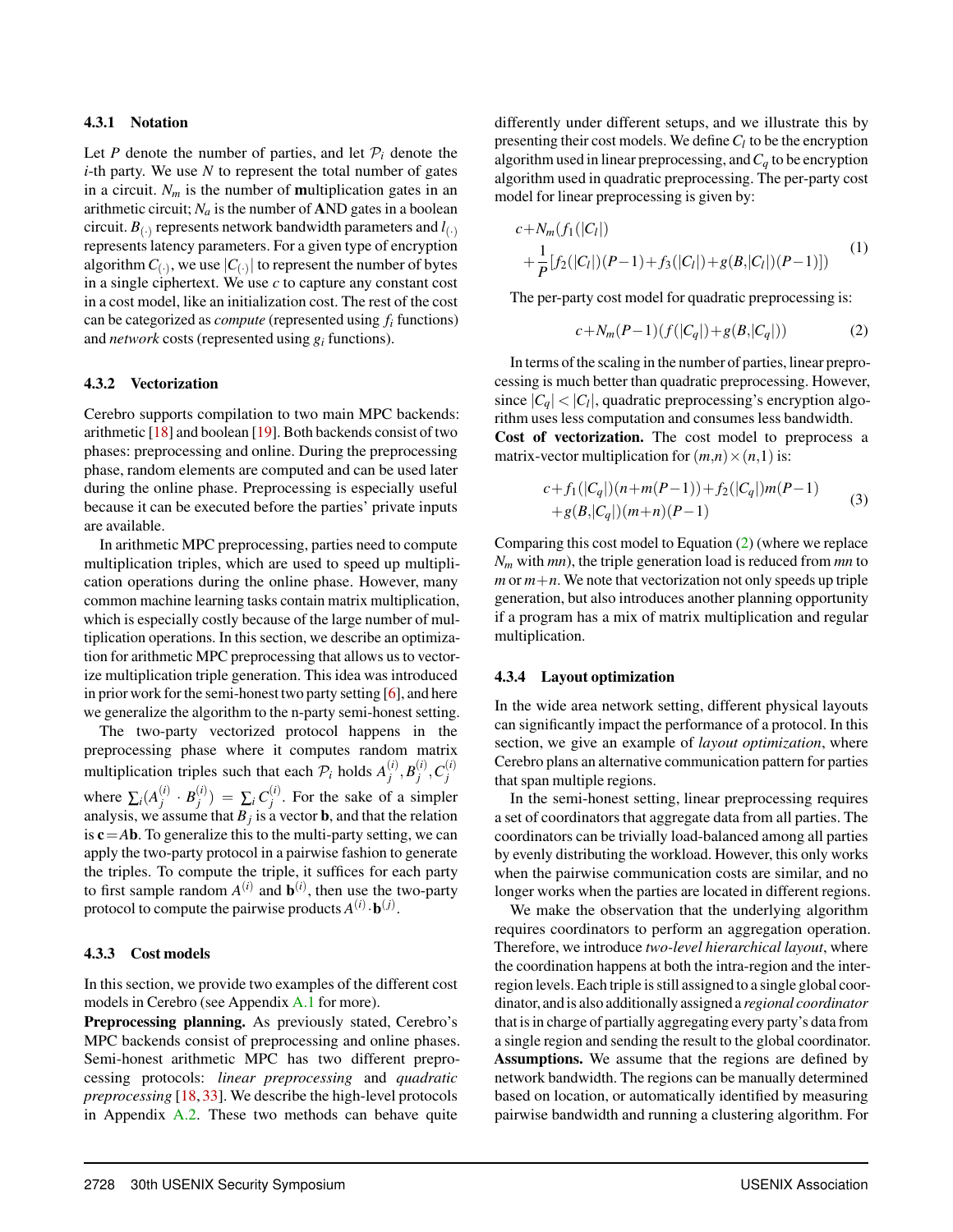

Figure 4: Communication pattern for a single multiplication triple. Shaded nodes are coordinators.

a more detailed analysis (including a walkthrough for the case of two parties), see Appendix A.3.

Given  $k$  regions, let  $B_{ij}$  denote the bandwidth between regions  $i$  and  $j$  and let  $B_i$  denote the bandwidth within region *i*. Let *ni* denote the number of triples assigned to each party in region *i* and  $P_i$  be the number of parties in region *i*. There, we have  $\sum_{i=1}^{k} n_i \cdot P_i = N_m$ . The cost function can now be formulated as  $C = L_1' + L_2' + L_3'$  where the constants are analogous to those in the previous example of two regions. We generalize the constants as follows:

$$
L'_1 = \max\left(\sum_{j\neq i} \left(\frac{n_j \cdot P_j(P_i-1)}{P_i B_i}\right)\right) \quad i=1,2,\ldots,k,
$$
  
\n
$$
L'_2 = \max\left(\frac{n_i \cdot (P_i-1)}{B_i}\right) \quad i=1,2,\ldots,k,
$$
  
\n
$$
L'_3 = \max\left(\sum_{j\neq i} \left(\frac{n_j \cdot P_j}{B_{ij}}\right)\right) \quad i=1,2,\ldots,k
$$

We solve this optimization problem in cvxpy [48] by transforming it into a linear program, described in Appendix A.3. As an example, a setting with five regions is solved in roughly 100 milliseconds on a standard laptop computer.

# 5 Policies and auditing

In the collaborative learning setting, an end-to-end platform needs to take into account the incentives and constraints of the participants. This is critical when competing parties want to cooperate to train a model together. For example, the participants may be concerned about each other's behavior during training, as well as the costs and benefits of releasing the final model to other parties. A party may want to make sure that the economic benefits accrued by its competitors do not greatly outweigh its own benefits. Thus, a collaborative learning platform needs to allow participants to specify their incentives and constraints and also needs to ensure that both are met.

Cerebro addresses this problem by introducing the notion of user-defined *compute policies* and a framework for enabling *cryptographic auditing*. Compute policies are executed as part of the secure computation and are useful for integrating extra pre-computation and post-computation checks before the result is released. Auditing is executed at a later time after the result is released and can make parties accountable for their inputs to the original secure computation. In the rest of this section, we give an overview of how users can use our system to encode policies and audit cryptographically.

```
1 def release_policy
         (prediction_fn, test_data, weights, tau):
2 score = prediction_fn (data, weights)
\begin{array}{c|c}\n3 & \text{return (score > tau)} \\
4 & \text{Make a call to release}\n\end{array}4 # Make a call to release_policy
5 | if_release = release_policy (
        lr_prediction , vdata , weights , min_score)
6 \mid # Set weights to 0 if if_release is false
7 final_weights = release(if_release , weights)
  return final_weights
```
Figure 5: Example validation-based release policy.

## 5.1 Compute policies

#### 5.1.1 Overview

We first make the observation that secure computation can enable *user-defined compute policies* that can be used to dictate how the result of a computation is released. In fact, MPC's security guarantees means that it can also be used to *conditionally release the computation result*. This simple property is very powerful because users can Cerebro provides an easy way for users to write an arbitrary release policy by first writing as a function that returns a boolean value if\_release and calls our release API on this boolean value and the result of the learning task. If if release is true, then release will return the real result; otherwise it will return 0 values, thus un-releasing the result. Figure 5 shows an example policy written in Cerebro.

We assume that policy *functions* are public, and that all participants must agree on them during the agreement phase. This workflow allows participants to verify that each other's policy conforms to some constraints before choosing to input private data and dedicate resources for the secure computation. However, the constants/inputs for these policies can be kept private using MPC (e.g., a training accuracy threshold).

Since our DSL is generic, the participants can program any type of policy. We focus on two major categories of policies—validation-based policies and privacy policies—and how they can be encoded in our DSL.

#### 5.1.2 Validation-based policy

In training, model accuracy can be a good metric of economic gains/losses experienced by a participant since it is usually the objective that a party seeks to improve via collaborative learning. In a single-party environment, the metric is commonly computed by measuring the prediction accuracy on the trained model using a held-back dataset. When constructing validation-based policies in Cerebro, each party provides a test dataset in addition to their training dataset and provides a prediction function. We now describe some examples.

Threshold-based validation. In this policy, party *i* wants to ensure that collaborative training gives better accuracy than what it can obtain from its local model. The policy takes in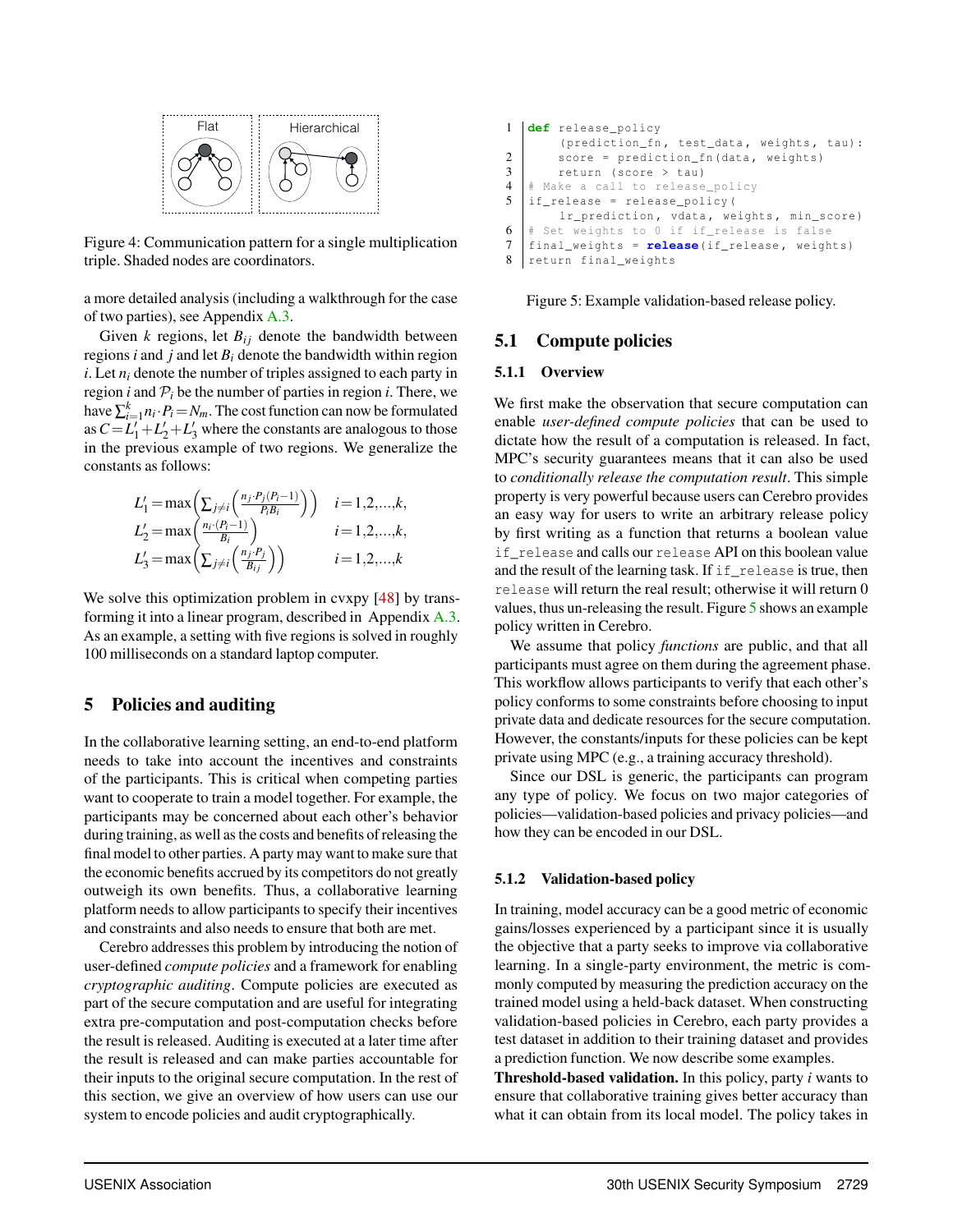the model *w*, a test dataset  $X_{t,i}$ , as well as a minimum accuracy threshold  $\tau_i$ . This policy runs prediction on  $X_{t,i}$  and obtains an accuracy score. If this score is greater than  $\tau_i$ , then the policy returns true. See example code in Figure 5.

Accuracy comparison with other parties. In this policy, party *i*'s decision to release depends on how much its competitors' test accuracy scores improve. Therefore, the inputs to this policy are: the model *w*, every party's test dataset  $X_{t,j}$ , every party's local accuracy scores  $a_j$ , and a percentage *x*. The policy runs prediction on every party's test dataset and obtains accuracy scores  $b_j$ . Then it checks  $b_j$  against  $a_j$ , and will only return true if  $b_j - a_j < x(b_i - a_i)$  for all  $j \neq i$ .

Cross validation. Since the parties cannot see each other's training data, it is difficult to know whether a party has contributed enough to the training process. All parties may agree to implement a policy such that if a party does not contribute enough to training, then it also does not receive the final model. Such a party can be found by running *cross validation*, a common statistical technique for assessing model quality. In this setting, Cerebro treats the different parties as different partitions of the overall training dataset and takes out a different party every round. The training is executed on the leftover  $P-1$  parties' data, and an accuracy is obtained using everyone's test data. At the end of *P* rounds, the policy can find the round that results in the highest test accuracy. The party that is *not* included in this round is identified as a party that contributed the least to collaborative training.

#### 5.1.3 Privacy policy

For training tasks, the secure computation needs to compute and release the model in plaintext to the appropriate participants. Since the model is trained on everyone's private input, it must also embed *some* information about this private input. Recent attacks [39] have shown that it is possible to infer information about the training data from the model itself. Even when parties do not actively misbehave (applicable in the semi-honest setting), it is still possible to have *unintended leakage* embedded in the model. Therefore, parties may wish to include *privacy checks* to ensure that the final model is not embedding too much information about the training dataset. We list some possible example policies that can be used to prevent leakage from the model.

Differential privacy. Differential privacy [49] is a common technique for providing some privacy guarantees in the scenario where a result has to be released to a semi-trusted party. There are differential privacy techniques [50–52] for machine learning training, where some amount of noise is added to the model before release. For example, one method requires sampling from a public distribution and adding this noise directly to the weights. This can be implemented in Cerebro by implementing the appropriate sampling algorithm and adding the noise to the model before releasing it.

Model memorization. Another possible method for dealing

with leakage is to measure the amount of training data memorization that may have occurred in a model. One particular method [34] proposes injecting some randomness into the training dataset and measuring how much this randomness is reflected in the final model. This technique can be implemented by altering the training dataset *Xi* and programming the measurement function as a release policy. .

# 5.2 Cryptographic auditing

In the malicious setting, Cerebro can use a maliciously secure MPC protocol to protect against deviations during the compute phase. However, even such an MPC protocol cannot protect against any attack that happens *before* the computation begins; namely, an adversarial party can inject carefully crafted malicious input into the secure computation in order to launch an attack on the computed result.

For example, prior work has shown that a party can inject malicious training data that causes the released model to provide incorrect prediction results for any input with an embedded backdoor [40]. If multiple self-driving car companies wish to collaboratively train a model for better object detection, a malicious participant can embed a specific backdoor pattern into non-malicious training samples and also change the corresponding prediction labels. If there are enough poisoned training samples, then the trained model will associate the backdoor pattern with a specific prediction label. If this poisoned model is deployed in a real world application by the victim in their self driving cars, the same adversary can attack the poisoned model by embedding the backdoor pattern perhaps detecting a stop sign as a speed limit sign—thus triggering a malicious behavior that could cause a crash.

#### 5.2.1 Overview

The previously proposed compute policies may be insufficient to detect such attacks since either the policy writer has to be aware of the chosen backdoor—which is unlikely—or the policies have to exhaustively check the input domain—which is infeasible. Therefore, we propose an auditing framework that instead aims to hold all parties accountable for their original inputs even after the result has been released. Auditing allows parties to execute an *auditing function* on the same inputs that were used during the compute phase—Cerebro guarantees that no party can maliciously substitute an alternative sanitized input during auditing without being detected as cheating. Using the previous attack as an example: if a poisoned model is triggered during inference, the victim can request an auditing phase. During the auditing phase, all parties must first agree on a public auditing function, then undergo an audit on their input training data. If the auditing function is correctly constructed, the auditing phase should be able to identify the parties that input the malicious training samples.

We note that Cerebro's aim is to provide a *framework* for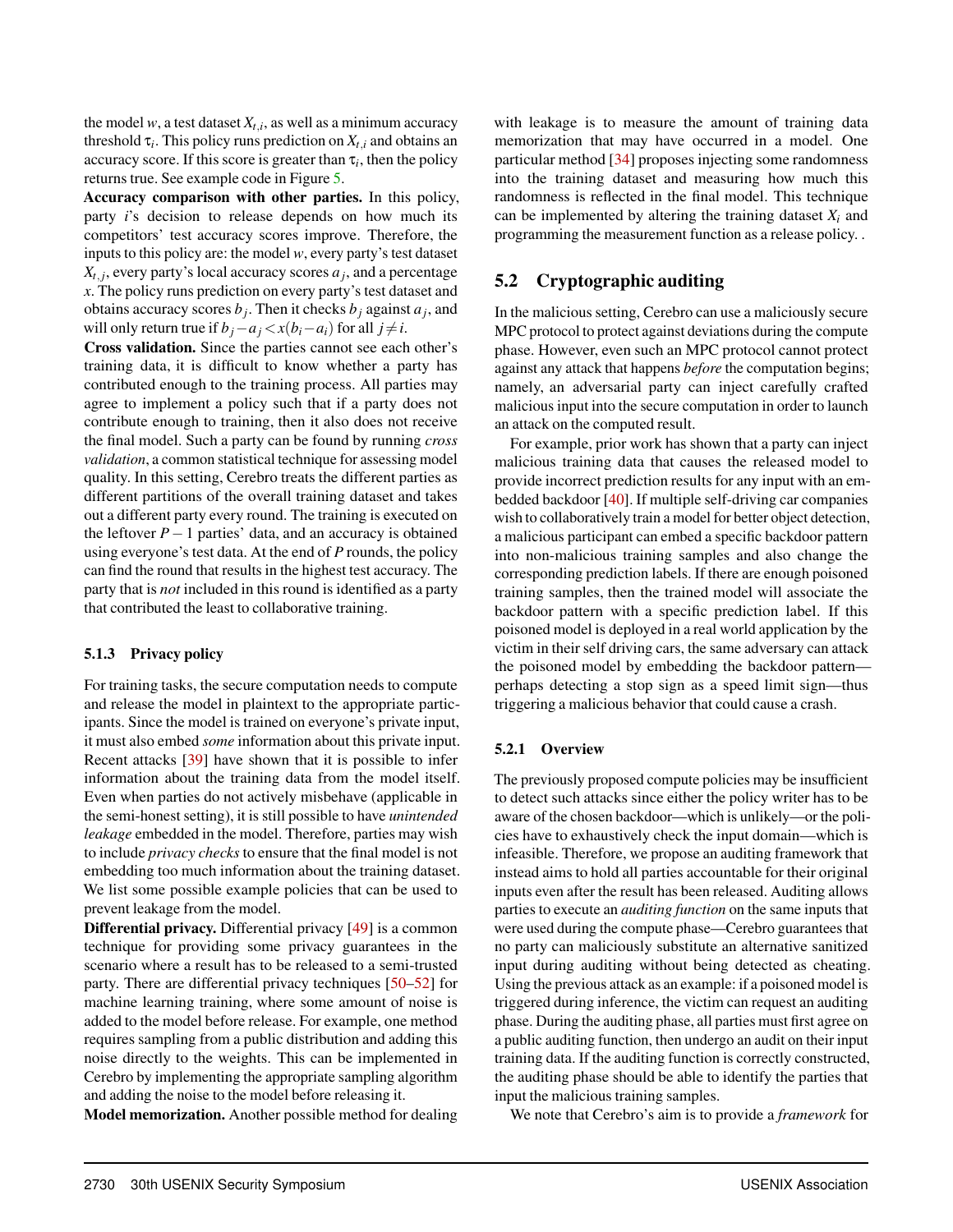auditing instead of specific auditing functions. Therefore, we rely on the participants to formulate auditing functions for specific attacks that they wish to protect against. In the above example, the self-driving car companies will need to design an auditing function that finds similarities in the malicious samples that trigger a misprediction and the training samples from each party. If an auditing function is not correctly formulated, then the auditing process cannot detect wrongdoing. The goal of auditing is to ensure that either the auditing function is successfully executed to completion, or the participant who causes an abort during auditing is identified (addressed in more detail in §5.2.2).

Finally, the type of threat that Cerebro is attempting to address is one where the result of the computation is attacked by constructing malicious input to the computation. Consequently, we assume that the attacker wants to get the result of the computation, and therefore do not address aborts during the compute time.

#### 5.2.2 Auditing framework design

When auditing a computation in Cerebro, we need to ensure that the audit procedure has access to the same inputs as were used in the original computation. Otherwise, we run the risk of allowing a malicious participant to provide sanitized inputs during the audit, thus avoiding detection. Cerebro enforces that the same input from the compute phase is used in the auditing phase as well by using *cryptographic commitments* [53, 54], a cryptographic tool that ties a user to their input values without revealing the actual input. A participant commits to its input data by producing a randomized value that has two properties: *binding* and *hiding*. Informally, binding means that a party who produces a commitment from its malicious dataset will not be able to produce an alternate sanitized version later and claim that the commitment matches this new dataset. At the same time, hiding ensures that the commitments do not reveal information about the inputs.

Auditing API. In order to abstract away the cryptographic complexity and to provide users with an intuitive workflow, we design the following API:

- *•* c, m = commit(X): returns c, the actual commitment, as well as m, the metadata used in generation of the commitment. c is automatically published to every other party, while m is a private output to the owner of X.
- audit (X, c, m): this function returns a boolean value showing whether the commitment matches input data X.

Handling malicious aborts. A serious concern during auditing is that a participant might cause the secure computation to abort since maliciously secure MPC generally does not protect against parties aborting computation. There are two types of aborts: a malicious party can refuse to proceed with the computation or can maliciously alter its input to MPC so that the computation will fail. The first type of abort is easy to catch, but the second is sometimes impossible to detect. For example, an arithmetic MPC that uses information theoretic MACs to check for protocol correctness cannot distinguish which party incorrectly triggered a MAC check failure. Therefore, a party can maliciously fail during the auditing phase and make it impossible to run an auditing function to track accountability.

To resolve this challenge, we introduce a *third-party auditor* into our auditing workflow. We do not believe this is an onerous requirement, since audit processes often already involve third-party arbitrators, e.g., courts, who help decide when to audit and how to use audit results. We *do not* require the third-party to be completely honest, but instead assume that it is honest-but-curious, does not collude with any of the participants, and does not try to abort the computation. Under this assumption, we enable the auditor to audit a party without forcing the party to release its data. This means that the auditor will not see any party's data in plaintext, since we still require the auditor to run the auditing process using MPC. During auditing, we require all parties to be online, and any party who is not online or aborts is identified as malicious.

Auditing workflow. Let *A* denote a separate auditor entity, and let  $P_i$  denote the parties running the collaborative computation. We construct the following auditing protocol.

- 1. Using the established PKI,  $P_i$ 's have public keys corresponding to every participant in the secure computation.  $P_i$ 's agree on the same unique number qid.
- 2.  $P_i$  computes a commitment of its data. Let the commitment be  $c_i$ .  $P_i$  hashes the commitments  $h_i = \text{hash}(c_i)$  and generates a signature  $\sigma_i =$ sign(qid, $h_i$ ) using its secret key.  $P_i$  publishes  $(c_i, \sigma_i)$  to  $P_{i \neq i}$ .
- 3. All  $P_i$ 's run the secure computation, which encodes the original learning task and a preprocessing stage that checks that  $P_i$ 's input data indeed commits to the public commitments received by every party from  $P_i$ . If the check fails, then the computation aborts. Note that we won't know who is cheating in this stage, but the parties also won't get any result since the computation will abort before any part of the learning task is executed.
- 4. During auditing,  $P_i$  will publish its signed commitments, along with the  $(c_j, \sigma_j)$  received from  $P_j$ , to *A*. *A* checks that all commitments received from  $P_j$  about  $P_i$  match. If they do not, then  $P_i$  is detected as malicious.
- 5. *A* runs a two-party secure computation with each  $P_i$  separately.  $P_i$  inputs its data, and  $A$  checks the data against the corresponding commitment. If there is a match, continue with the auditing function. If this computation aborts,  $P_i$ is also detected as malicious. Since the auditing is in secure computation,  $\mathcal A$  will not directly see  $\mathcal P_i$ 's input data.

Using the same training example from above, we can see that any  $P_i$  who cheats by substituting input can only avoid detection via a badly formulated auditing function. A cheating party will be detected and identified by the auditor if it attempts to substitute an alternative copy of the input or if it attempts to abort during auditing. We provide a security argument for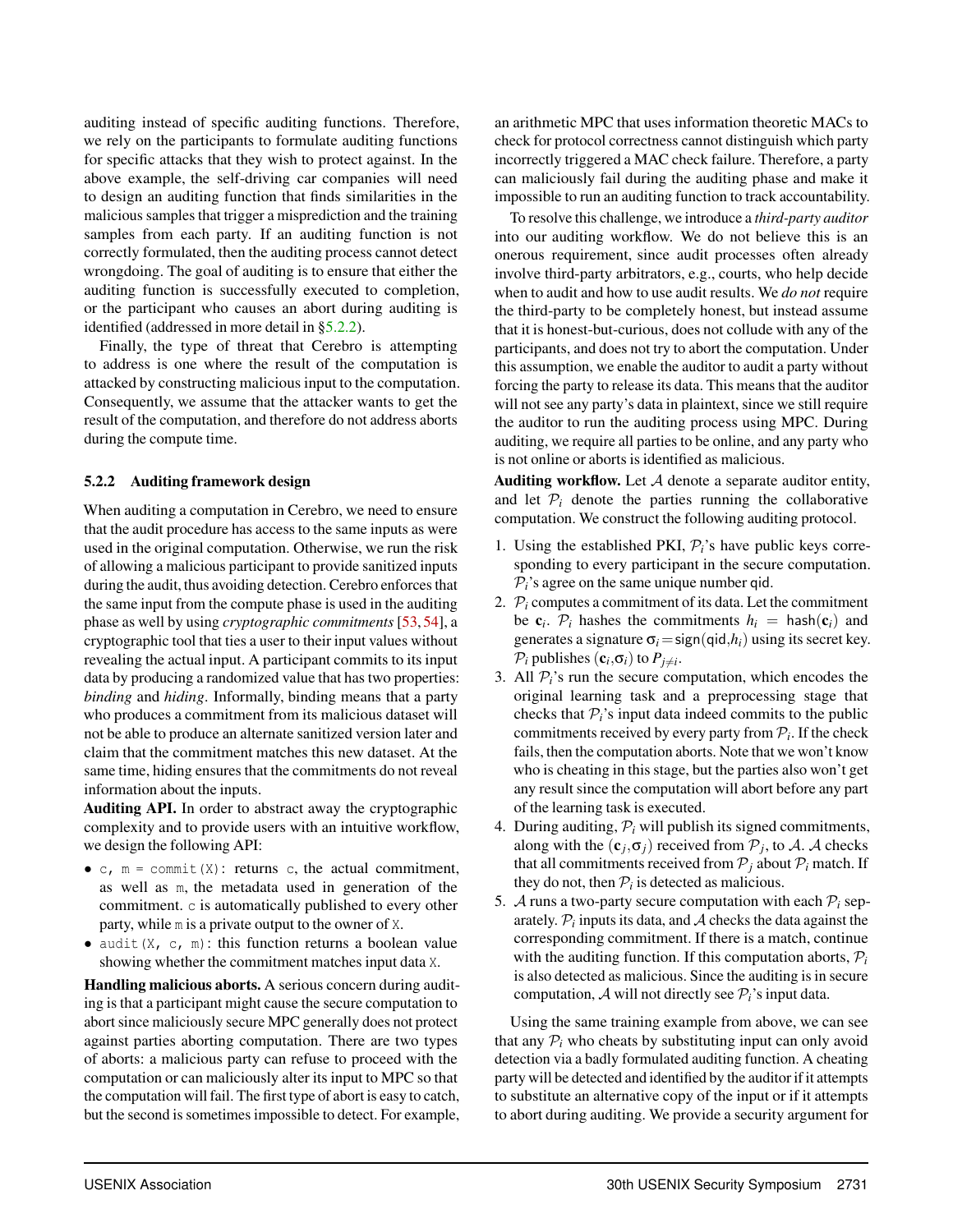the auditing process in the full version.

#### 5.2.3 Commitment schemes

Our auditing protocol is generic enough to be implemented with any commitment and MPC design. In practice, there are ways of constructing efficient commitments that can also be easily verified in MPC. In this section, we describe some commitment schemes that integrate well with MPC, and how to efficiently check these commitments.

SIS-based commitment. Based on the short integer solution (SIS) problem in lattices, there is a class of collision-resistant hash functions [55–60], from which we can instantiate commitment schemes that are efficient in MPC. This has been used in zero-knowledge proof systems [61, 62].

Pedersen commitment. In this section, we additionally provide a way of batch checking commitments in MPC using a homomorphic commitment such as Pedersen [54]. We utilize the fact that our arithmetic framework is reactive to construct such a scheme.

Denote com $(x; r)$  as the Pedersen commitment. The protocol is as follows:

- 1. As before, each  $P_i$  commits and publishes its commitments.
- 2.  $P_i$ 's start a SPDZ computation and inputs both its input data  $x_i$ , as well as the randomness used  $r_i$  for the commitments.
- 3. Everyone releases a random number *s* from SPDZ.
- 4. Each  $P_i$  computes  $\tilde{c}_i = \sum_k s^k \otimes \mathbf{c}_i[k]$  for every  $P_i$ .
- 5.  $P_i$ 's input *s* as well as  $\tilde{c}_i$  into the same SPDZ computation computed in step 2.
- 6. The secure computation calculates  $\tilde{x}_i = \sum_k s^k \cdot \mathbf{x}_i[k]$  and  $\tilde{r}_i = \sum_k s^k \cdot \mathbf{r}_i[k]$ . Then it checks that com $(\tilde{x}_i; \tilde{r}_i) = \tilde{c}_i$ .

For elliptic curve groups, the prime modulus will need to be on the order of at least 256 bits.

Tradeoffs. While SIS-based commitments work with our standard benchmarking prime field of 170 bits, Pedersen commitments need a minimum prime field size of 256 bits. Thus, while Pedersen commitments are more efficient because they enable triple batching, the larger bit size means offline generation can be more expensive. Of course, if the application already needs a larger field size (e.g., more precision for fixedpoint representation), then Pedersen commitments would not have extra overhead. Additionally, Pedersen commitments require a reactive framework such as SPDZ in order for the batching to work properly in the secure computation phase. Cerebro's planner takes these circumstances into account, and chooses the best plan accordingly.

# 6 Implementation

We implemented Cerebro's compiler on top of SCALE-MAMBA [26], an open-source framework for arithmetic MPC. Our DSL is inspired by and quite similar to that of SCALE-MAMBA, though we have the notion of private types. In order to support both arithmetic and boolean MPC, we

added a boolean circuit generator based on EMP-toolkit [20]. Both of these circuit generators are plugged into our DSL so that a user can write one program that can be compiled into different secure computation representations.

Cerebro uses different cryptographic backends that support both semi-honest and malicious security. We implemented Cerebro's malicious cryptographic backend by using the two existing state-of-the-art malicious frameworks—SPDZ [26] and AG-MPC [20]. Additionally, we implemented Cerebro's semi-honest cryptographic backend by modifying the two backends to support semi-honest security.

## 7 Evaluation

We evaluate the effectiveness of Cerebro's cryptographic compiler in terms of the performance gained using our techniques. We use the two generic secure multiparty frameworks that Cerebro uses as a baseline for evaluation, in both semi-honest and malicious settings. We compare to what users would be doing today without our system, which is choosing a generic MPC framework and implementing a learning task using it. Our goal is to show that, without Cerebro's compiler, users can experience *orders of magnitude* worse performance if they choose the wrong framework and/or do not have our optimizations.

We also do not experimentally compare performance against a traditional centralized machine learning system. Such a system can greatly outperform an MPC-based system because it can operate directly on the parties' plaintext training data, but is also *insecure* under our definition because it requires a centralized party that sees all of the plaintext training data. Due to the lack of security, the applications we are tackling cannot be realized with a centralized learning system.

# 7.1 Evaluation setup

Our experiments were run on EC2 using r4.8xlarge instances. Each instance has 32 virtual CPUs and 244GB of memory. In order to benchmark in a controlled environment, we use tc and ifb to fix network conditions. Unless stated otherwise, we limit each instance to 2Gbps of upload bandwidth and 2Gbps of download bandwidth. We also adjust latency so the round trip time (RTT) is 80ms between any two instances. According to [63], this is roughly the RTT between the east-coast servers and west-coast servers of EC2 in the U.S.

# 7.2 Compiler evaluation

We evaluate Cerebro's compiler by answering these questions:

- 1. Are Cerebro's cost models accurate?
- 2. How do logical optimizations impact performance?
- 3. For realistic setups, does Cerebro's physical planning improve performance?

To answer these questions, we run a series of microbenchmarks as well as end-to-end application-level benchmarks.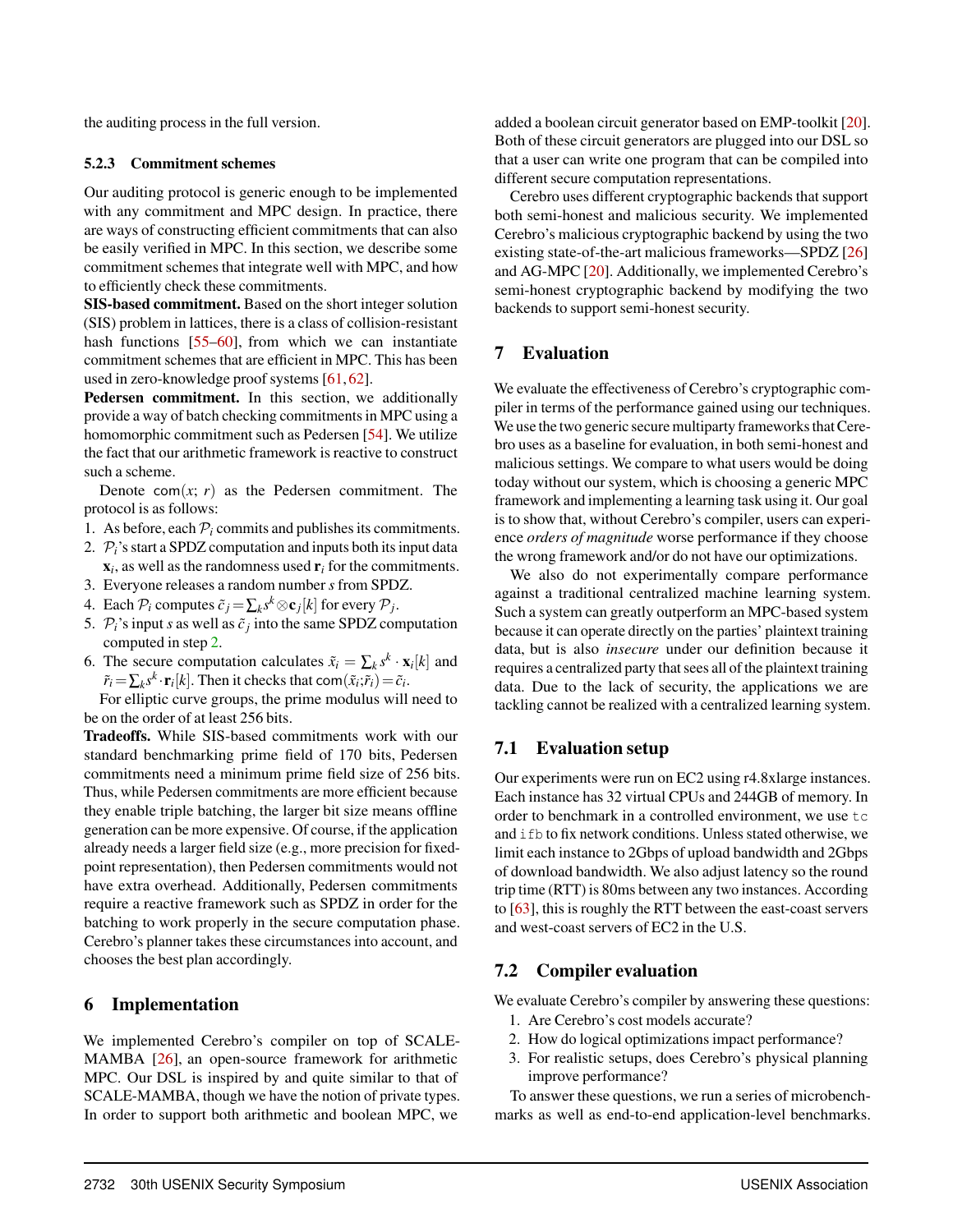

Figure 6: Choosing linear vs. quadratic protocol for arithmetic MPC preprocessing; y-axis shows triple generation throughput.



Figure 7: Flat vs. two-level linear protocol for 9-party vs. 3-party bipartite network layout with varied cross-region total bandwidth (2Gbps intra-region per-party bandwidth).

We first curve-fit our cost models and extrapolate against experimental results. We then evaluate different planning points to show Cerebro's gain in performance. We focus our evaluation on planning in the semi-honest setting, but our planning also supports the malicious setting, though a number of optimizations would be unavailable.

#### 7.2.1 Microbenchmarks

Cost models. Our first microbenchmark compares the two methods for semi-honest arithmetic MPC preprocessing (see §4.3.3): linear and quadratic preprocessing.

For both of the following experiments, we fit the constants of our cost model to the first four points of the graph and then extrapolate the results for the remaining two points. The dotted lines of the graph indicate the cost model's predictions and we can see that it closely matches with the experimental results. Figure 6a shows the preprocessing throughput of the linear and the quadratic protocols on high-bandwidth network. When the number of parties is small, the two protocols have similar throughput. However, as the number of parties increases, the quadratic protocol becomes slower than the linear protocol, mainly due to the increased communication.

Figure 6d compares the same protocols when the network is slow and becomes the bottleneck. When the number of parties is small, the quadratic protocol is faster than the linear protocol because it uses smaller ciphertexts, but it performs worse than the linear protocol as the number of parties increases.

Vectorization. Figures 6b and 6e show the preprocessing throughput of a single matrix-vector multiplication—where the matrices are of sizes  $(m \times n)$  and  $(n \times 1)$ —under different network conditions. We test with a fixed  $m = 128$  and vary *n* in our experiments. On a high-bandwidth network, when there are two parties and  $n = 100$ , the quadratic protocol achieves a  $16 \times$  speedup over the linear protocol. Even when the number of parties is increased to 12, these two protocols still have an  $8.8 \times$  gap. On a slower network, the matrix-vector technique has a larger performance gain since it mainly saves communication, with up to a  $55\times$  speed up.

Next, we evaluate the two protocols when there is a mix of matrix multiplication and regular multiplication. The results are shown in Figures 6c and 6f. The planning decision will be different based on the percentage of multiplication gates that can be substituted with matrix-vector multiplications, the shape of such matrices, the number of parties, and the network bandwidth. For example, in 2Gbps network with 12 parties and  $n = 10$ , if 40% of the multiplication gates can be vectorized, then Cerebro will pick quadratic. If the network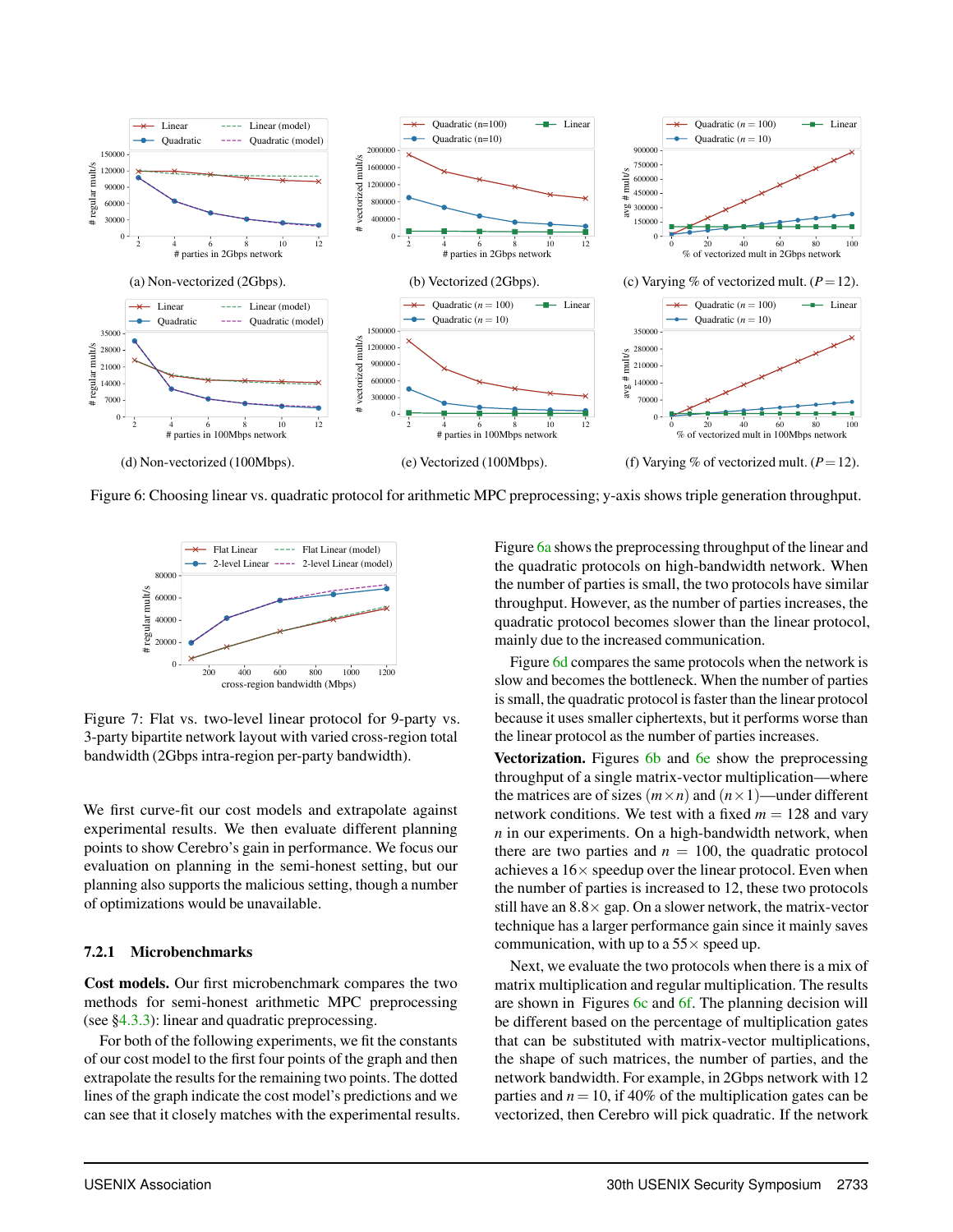bandwidth drops to 100Mbps, then 20% of such computation is enough for the compiler to pick quadratic.

Layout planning. We evaluate the hierarchical layout preprocessing against a flat one for 12 parties across two regions: 9 are located in one region, and 3 are located in the other. Each party has 2Gbps bandwidth for intra-region communication, and we vary the *total* cross-region bandwidth shared by parties in the same region. Figure 7 shows the throughput comparison as well as our fitted cost models. Similar to before, we fit the constants of our cost model to the first three points of the graph and then extrapolate the results. The flat layout throughput scales linearly to the cross-region total bandwidth. To evaluate the hierarchical layout, we need to first determine the workload of each coordinator using cvxpy. From the graph we can see that the hierarchical layout achieves a speed up of  $4 \times$  to  $4.5 \times$  over the flat layout.

#### 7.2.2 Machine learning applications

In this section we evaluate Cerebro using decision tree prediction, logistic regression training via SGD, and linear regression training via ADMM [8, 15, 64]. We estimate the network cost for the preprocessing phase of the arithmetic protocol using the throughput gathered in the previous benchmarks.

Decision tree prediction. We implement decision tree prediction using Cerebro's DSL, which evaluates a complete *h* layer binary decision tree, where the  $i^{th}$  layer has  $2^{i-1}$  nodes. We evaluate a scenario where there are *P* parties, one of which has the input feature vector and all *P* parties secret-share a model. If  $P = 2$ , we assume that we are doing a two-party secure prediction, where one party has the feature vector and the other has the model.

We show the prediction performance in the 2-party semi-honest setting in Figure 8a. In this experiment, we varied the number of layers in the decision tree. We fit the data points involving 3*,*6*,*9 layers and then extrapolate the cost model to estimate the performance of our graphed points. Cerebro always picks the protocol that has the lower estimated cost from our model. In the 2-party scenario, Cerebro always chooses to use a boolean protocol since evaluating the decision tree requires many comparisons and data selection. In a 12-layer tree, the semi-honest boolean protocol takes  $7.5\times$  less time than the semi-honest arithmetic protocol. In Figure 8b, we vary the number of parties, and plot the inference runtime for a 10 layer tree. We observe that the total execution time for the boolean protocol grows linearly with number of parties, and sublinearly for the arithmetic protocol. Therefore, with 9 or more parties, Cerebro chooses to use the arithmetic protocol.

As noted previously, Cerebro also supports the malicious setting, and we exclude those results for brevity.

Logistic regression. We implemented and evaluated Cerebro on logistic regression training using SGD. In this experiment, we evaluated training in both the semi-honest and the malicious settings to show a difference in the performance for

different variants of the protocols. For the semi-honest and malicious boolean protocols, we ran logistic regression for one iteration of SGD and extrapolated the remaining results. First, we compare the performance between the semi-honest boolean and semi-honest arithmetic protocol in Figure 8c. We run one epoch over the dataset in these experiments with a batch size of 128. As expected, the arithmetic protocol significantly outperforms the boolean protocol in this case, both because it is better suited for this task and because it enables vectorization. Using these results we see that for a 27000 record training set the arithmetic protocol is  $67 \times$  faster than the boolean protocol, taking an hour instead of three days.

However, in the malicious setting, the arithmetic protocol does not always perform better. The amount of memory used by the malicious boolean protocol is linear in the number of parties and the number of gates. As a result, we run out of memory when trying to benchmark larger circuits. We estimate the malicious boolean protocol on machines with enough memory as well as on the original machines with swap space to use as additional memory. As shown in Figure  $8c$ , if the machines have enough memory, then the malicious boolean protocol is  $3 \times$  faster than the malicious arithmetic protocol, but if swap space is used instead, then the malicious boolean protocol is  $4\times$  slower than the malicious arithmetic protocol. Overall, the malicious boolean protocol is up to  $61 \times$  slower than its semihonest counterpart and the malicious arithmetic protocol is up to  $3300 \times$  slower than its semi-honest counterpart, indicating a significant tradeoff between performance and security.

ADMM. We evaluate ADMM in the semi-honest setting to show Cerebro's automated planning of local computation. Cerebro automatically detects that the parties can locally compute much of the ADMM algorithm, thus minimizing the number of MPC operations required as described previously in §4. We evaluate these benefits in Figure 8d and find that the use of local computation allows Cerebro to improve ADMM performance by up to  $700\times$  when training a 40-feature model using 10000 records per party for 6 parties. We estimate the preprocessing and run the online phase for the first four data points, but estimate the fifth. Beyond this we also find that the use of arithmetic circuits is beneficial here for the same reasons as in the case of logistic regression, i.e., it allows vectorization and is better suited to expressing matrix operations.

# 7.3 Policy evaluation

We evaluate the performance of Cerebro's release policies in the semi-honest setting. Specifically, we evaluate logistic regression that uses both differential privacy and the thresholdbased validation policies. Our differential privacy policy is output perturbation-based [50,51], which simply requires each party to locally sample noise. The secure computation will sum every party's noise and add the noise to the weights. As Table 6 shows, the time for adding this noise is independent of the number of training samples, and is insigificant compared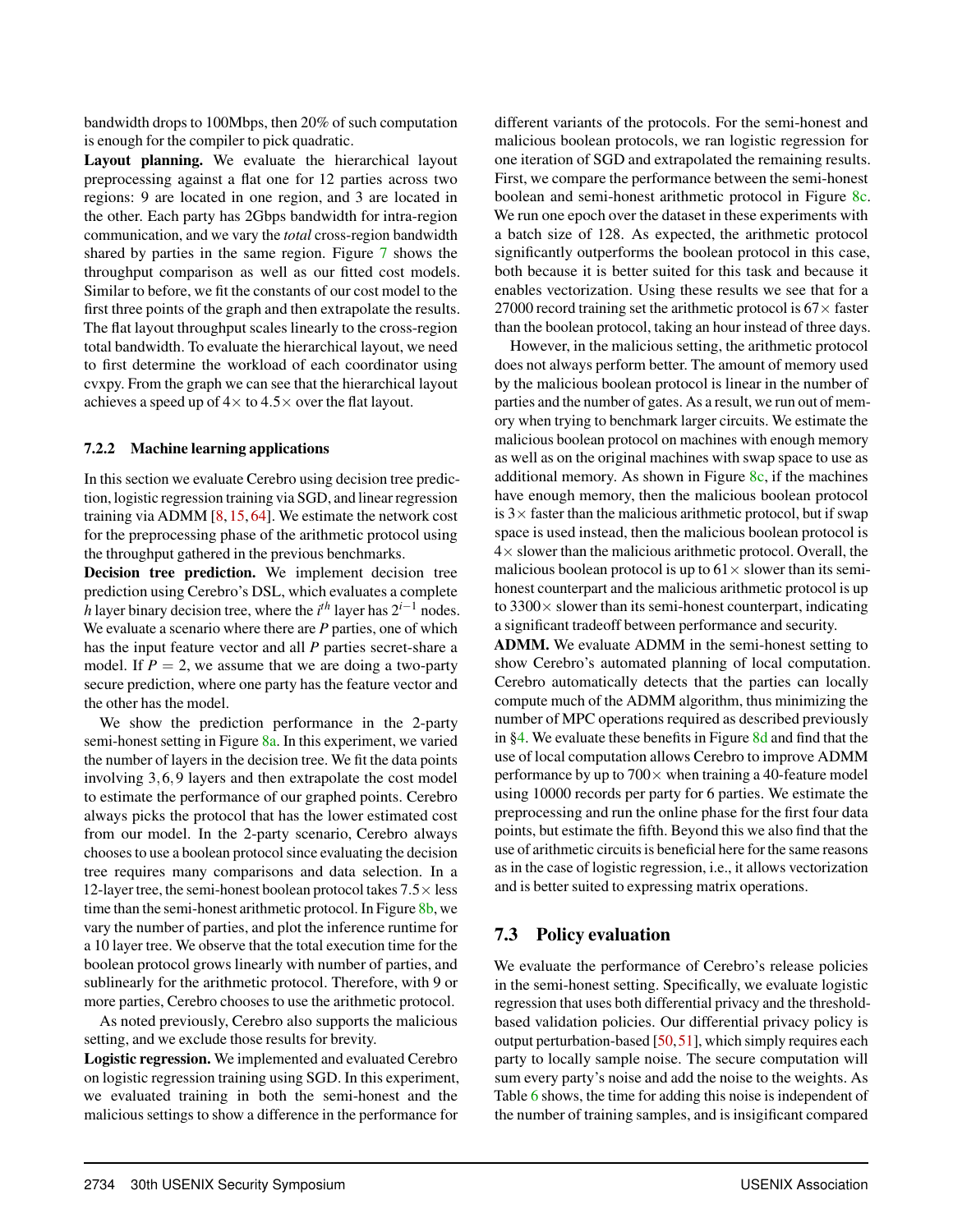

Figure 8: Experiments on machine-learning applications (2Gbps network).

to the training time.

The threshold-based validation policy requires the model to achieve a sufficient level of accuracy in order to be released. To see how much time is needed for validation, we split the dataset with 30000 records into a training set of 27000 records and a validation set composed of the remaining 3000 records. We train the model using a subset of the training set and validate the trained model using part of the validation set which is 10% the size of the used training set. From Table 6, we can see that the validation time grows linearly to the used validation set. Compared with training in logistic regression, the time taken by validation is equivalent to training another 10% of the training samples, which matches the training behavior of logistic regression.

# 7.4 Auditing evaluation

Next, we present the overheads from enabling auditing support for logistic regression. There are two main costs in this case. The first cost is producing and signing a commitment, which takes 24*.*4 seconds, of which 8 milliseconds are spent generating a signature for user input (which is a  $27000 \times 23$  matrix in our case). The second cost is spent on the commitment protocol described in §5.2.3. Checking the commitment within MPC using a non-batching commitment scheme such as subset sum takes approximately 4*.*5 days while checking the commitment using a batching commitment scheme such as Pedersen commitments takes approximately 2*.*23 hours. The speedup is roughly  $53\times$ , which only grows as the number of samples increases as the batched commitment scheme scales better with respect to the number of samples. Overall we find that enabling auditing has reasonable overhead.

# 7.5 Comparison with hand-tuned protocols

We compare with three hand-tuned protocols: SecureML's logistic regression [6], EzPC's decision tree [24], and secure ridge regression  $[13]$  (see Tables 3 to 5). Since  $[6]$  and  $[13]$ are not open sourced, we compare to the reported numbers; we ran EzPC since they provide an open source repository. These works also only support two parties who are semi-honest whereas Cerebro supports an arbitrary number of parties under different threat models. Compared to SecureML, Cerebro has

| # Training<br>samples | # Training<br>features | Cerebro time (s) | <b>Secure Ridge</b><br><b>Regression time (s)</b> |
|-----------------------|------------------------|------------------|---------------------------------------------------|
| 1000000               | 10                     | 51.23            | 80                                                |
| 1000000               | 15                     | 247.88           | 180                                               |
| 1000000               | 20                     | 767.89           | 330                                               |

Table 3: Comparison with Secure Ridge Regression [13].

 $10-92 \times$  performance overhead. Cerebro performs better in the WAN setting than the LAN setting due to better batching. Compared to EzPC, Cerebro has an overhead of  $3 \times$ . Compared to ridge regression, our compiler discovers similar insights as the hand-tuned protocol, except we can *automatically* split a program into plaintext precomputation and MPC. Cerebro is  $2.5 \times$ slower on a dataset with 20 features and 1 million samples, and  $2.5 \times$  faster for a dataset with 10 features and 1 million samples. We also tested Cerebro's performance with and without automatic optimization on a dataset with 20000 samples and 10 features, and Cerebro with precomputation is  $25 \times$  faster. We did not test larger circuits for the baseline because it could not run.

# 7.6 Discussion on automatic optimization

Based on these evaluation results, we believe that automatic compilation and optimization of MPC protocols has a lot of potential. Compared to hand-tuned MPC protocols, Cerebro's performance comes close or even exceeds that of protocols specifically tailored to a particular threat model and application. Though Cerebro cannot always compile a protocol that is as efficient as a hand-tuned version (which is true for regular compilers as well), our compiler can generalize to any learning task, hence obviating the need for users to consult an expert for every new functionality. For experts who wish to hand-optimize a learning task, Cerebro's compiled program can also act as a starting point upon which more efficient MPC protocols can be built. We hope that Cerebro can also act as a standard platform for researchers to continue to improve automatic MPC optimization. One area for research is how an MPC compiler handles memory's impact on performance. Cerebro could easily be extended to model memory usage directly for MPC backends, or work with runtime cost models with memory size as an input parameter.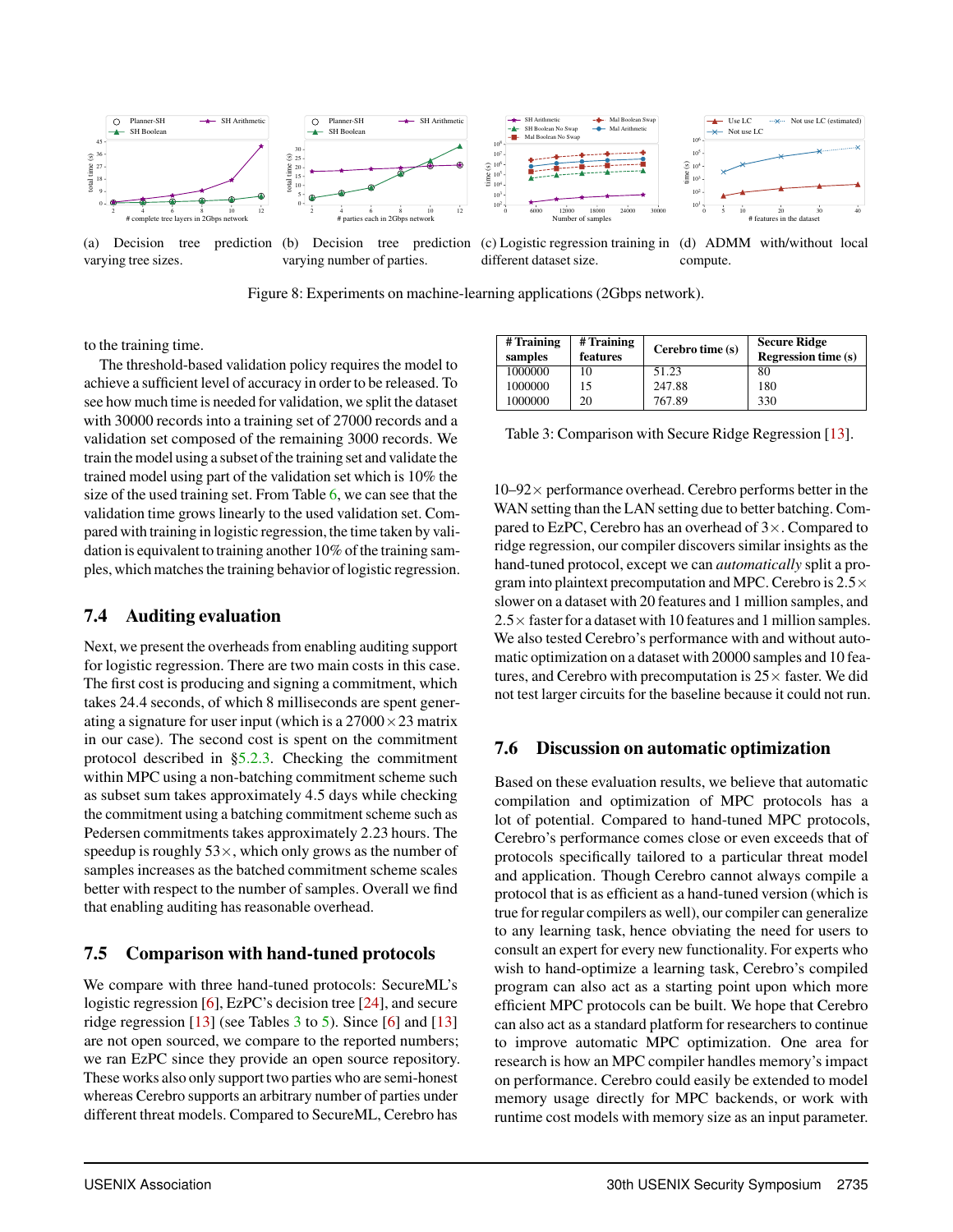| # Training | # Training | <b>Network</b> | Cerebro | <b>SecureML</b> |
|------------|------------|----------------|---------|-----------------|
| samples    | features   | type           | time(s) | time(s)         |
| 10000      | 100        | LAN            | 825.17  | 8.9             |
| 10000      | 500        | LAN            | 2563.39 | 63.37           |
| 10000      | 100        | <b>WAN</b>     | 3941.28 | 12.59           |
| 10000      | 500        | WAN            | 10345   | 950.2           |

Table 4: Comparison with SecureML's logistic regression [6].

| # Nodes | # Dims | Cerebro time (s) | $EzPC$ time (s) |
|---------|--------|------------------|-----------------|
| 3095    |        | 7.15             | 3.67            |
| 2048    | 64     | 7.22             | 3.41            |

Table 5: Comparison with EzPC [24].

| # Training<br>samples | $D.P.$ time $(s)$ | <b>Validation time (s)</b> |
|-----------------------|-------------------|----------------------------|
| 1000                  | 1.192             | 14.19                      |
| 5000                  | 1.192             | 48.66                      |
| 15000                 | 1.192             | 140.34                     |
| 25000                 | 1.192             | 238.01                     |
| 27000                 | 1.192             | 257.05                     |

Table 6: Time for applying policies to logistic regression.

## 8 Related work

Related plaintext systems. There is a large body of prior work on distributed linear algebra systems [65–67] and machine learning training/prediction [68–73]. While some of these systems are general and can be adapted to the distributed setting, they do not provide security guarantees and cannot be used in the collaborative machine learning on sensitive data. Some of these systems provide interesting linear algebra optimizations that are similar to Cerebro's optimizations at a very high level, but Cerebro additionally must consider the effects of optimizing a *cryptographic* protocol. This means that Cerebro has different rules for transformation and a very different cost model. The idea of "physical planning" is similar to prior systems and database work [74–80]. The main difference is that we instantiate this idea to the MPC setting and work closely with the underlying cryptography.

MPC compilers. Cerebro draws inspiration from a body of work on MPC compilers [20–29, 29–31, 81]. Compared to prior work, Cerebro's compiler differs in two important aspects. First, we provide *n*-party compilation supporting two MPC frameworks under different threat models. There is prior work providing *n*-party compilation supporting a single framework [20–22,26–29] and two-party compilation supporting multiple frameworks [24, 30, 81]. Second, Cerebro adds optimization in *both* the logical and the physical layers, which allows us to consider a multitude of factors like computation type, network setup, and others. Conclave [31] is a recent system that is similar to Cerebro because it handles multiple frameworks and does optimization. However, it is designed for SQL, and does not consider physical planning or release policies. Finally, Cerebro itself is an end-to-end platform for

collaborative learning and supports policies and auditing.

Secure learning systems. There is prior work that uses hardware enclaves to execute generic computation, analytics, or machine learning [82–86]. Compared with Cerebro, the threat model is quite different. While hardware enclaves support arbitrary functionality, the parties have to put trust in the hardware manufacturer. We have also seen that enclaves are prone to leakages [87–90].

There has been much work on secure learning using cryptography, both in training and prediction [6–15, 91–93]. However, these prior works are insufficient in several aspects. First, they mostly focus on optimizing specific training/prediction algorithms and models and do not consider supporting an interface for programming generic models. Second, they do not automatically navigate the tradeoffs of different physical setups. Finally, these frameworks also do not take into account the incentive-driven nature of secure collaborative learning, while Cerebro supports policies and auditing.

Other related work. A recent paper by Frankle et. al. [94] leverages SNARKs, commitments, and MPC for accountability. However, the objective is to make the government more accountable to the public, so the setting and the design are both quite different from ours. Other papers [95–97] explore identifying cheating parties in maliciously secure MPC. However, these papers are either highly theoretical in nature, or require proof that each party behaved honestly during the *entire protocol execution*, which can be quite expensive. Cerebro is mainly concerned with holding the users accountable for their input data, and our scheme both works with multiple MPC frameworks and does not need to require proof of honest behavior for the entire protocol execution. With regards to the logical optimizations that Cerebro performs, there has been work [23] that also performs partitioning of computation into local and secure modes. However, Cerebro does not require the user to specify the mode of computation for every single operation and instead automatically partitions the source code into local and secure components.

## 9 Conclusion

Cerebro is a secure collaborative learning platform that allows users to program custom learning tasks without expertise in cryptography. We have open sourced our software at https:// github*.*com/mc2-project/cerebro and we hope that Cerebro will help enable new and rich learning applications.

## 10 Acknowledgment

We thank the anonymous reviewers for their valuable reviews and feedback, and we thank the SCALE-MAMBA authors for the invaluable help with their platform. This research was supported by the NSF CISE Expeditions Award CCF-1730628, NSF Career 1943347, as well as gifts from the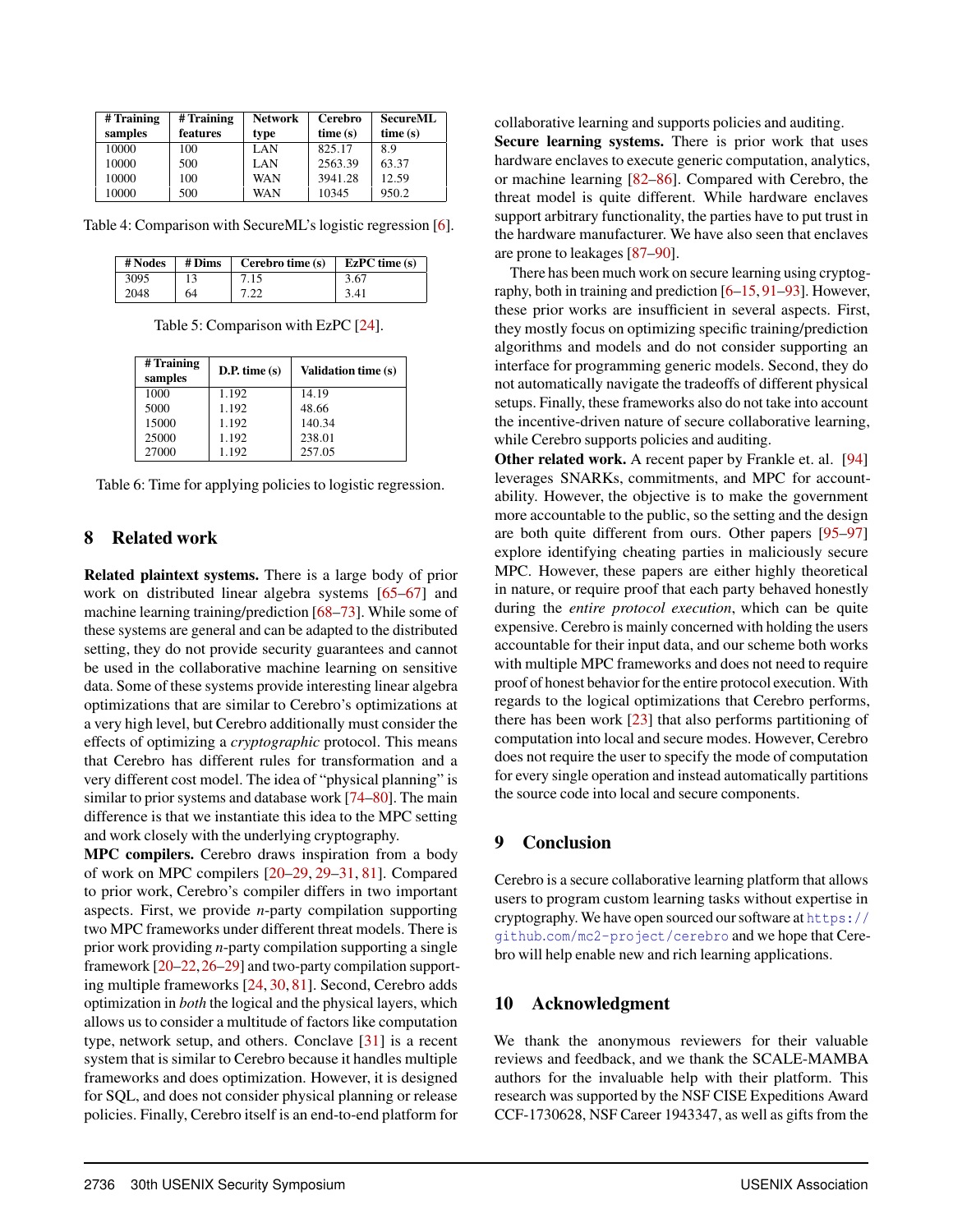Sloan Foundation, Bakar, Okawa, Amazon Web Services, Ant Group, Capital One, Ericsson, Facebook, Futurewei, Google, Intel, Microsoft, Nvidia, Scotiabank, Splunk, and VMware.

## **References**

- [1] TensorFlow. Federated learning. https:// www*.*tensorflow*.*org/federated/federated\_learning.
- [2] Santanu Bhattacharya. The new dawn of AI: Federated learning, 2019. https://towardsdatascience*.*com/thenew-dawn-of-ai-federated-learning-8ccd9ed7fc3a.
- [3] Alon Halevy, Peter Norvig, and Fernando Pereira. The unreasonable effectiveness of data. In *IEEE Intelligent Systems '09*.
- [4] GDPR. Official Journal of the European Union '16.
- [5] California Consumer Privacy Act (CCPA) 2018. https://oag*.*ca*.*gov/privacy/ccpa, 2018.
- [6] Payman Mohassel and Yupeng Zhang. SecureML: A system for scalable privacy-preserving machine learning. In *S&P '17*.
- [7] Irene Giacomelli, Somesh Jha, Marc Joye, C. David Page, and Kyonghwan Yoon. Privacy-preserving ridge regression with only linearly-homomorphic encryption. In *ACNS '18*.
- [8] Wenting Zheng, Raluca Ada Popa, Joseph Gonzalez, and Ion Stoica. Helen: Maliciously secure coopetitive learning for linear models. In *S&P '19*.
- [9] Jian Liu, Mika Juuti, Yao Lu, and N Asokan. Oblivious neural network predictions via MiniONN transformations. In *CCS '17*.
- [10] Chiraag Juvekar, Vinod Vaikuntanathan, and Anantha Chandrakasan. Gazelle: A low latency framework for secure neural network inference. In *SEC '18*.
- [11] M. Sadegh Riazi, Mohammad Samragh, Hao Chen, Kim Laine, Kristin E. Lauter, and Farinaz Koushanfar. XONN: XNORbased oblivious deep neural network inference. In *SEC '19*.
- [12] Anselme Tueno, Florian Kerschbaum, and Stefan Katzenbeisser. Private evaluation of decision trees using sublinear cost. In *PETS '19*.
- [13] Valeria Nikolaenko, Udi Weinsberg, Stratis Ioannidis, Marc Joye, Dan Boneh, and Nina Taft. Privacy-preserving ridge regression on hundreds of millions of records. In *S&P '13*.
- [14] Adrià Gascón, Phillipp Schoppmann, Borja Balle, Mariana Raykova, Jack Doerner, Samee Zahur, and David Evans. Privacy-preserving distributed linear regression on high-dimensional data. In *PETS '17*.
- [15] Andreea B. Alexandru, Konstantinos Gatsis, Yasser Shoukry, Sanjit A. Seshia, Paulo Tabuada, and George J. Pappas. Cloudbased quadratic optimization with partially homomorphic encryption. In *IEEE Transactions on Automatic Control '20*.
- [16] Michael Ben-Or, Shafi Goldwasser, and Avi Wigderson. Completeness theorems for non-cryptographic fault-tolerant distributed computation. In *STOC '88*.
- [17] Oded Goldreich, Silvio Micali, and Avi Wigderson. How to play any mental game. In *STOC '87*.
- [18] Ivan Damgård, Valerio Pastro, Nigel Smart, and Sarah Zakarias. Multiparty computation from somewhat homomorphic encryption. In *CRYPTO '12*.
- [19] Xiao Wang, Samuel Ranellucci, and Jonathan Katz. Globalscale secure multiparty computation. In *CCS '17*.
- [20] Emp-toolkit: Efficient multiparty computation toolkit. https://github*.*com/emp-toolkit.
- [21] Chang Liu, Xiao Wang, Kartik Nayak, Yan Huang, and Elaine Shi. ObliVM: A programming framework for secure computation. In *S&P '15*.
- [22] Ebrahim M Songhori, Siam U Hussain, Ahmad-Reza Sadeghi, Thomas Schneider, and Farinaz Koushanfar. TinyGarble: Highly compressed and scalable sequential garbled circuits. In *S&P '15*.
- [23] Aseem Rastogi, Matthew A Hammer, and Michael Hicks. Wysteria: A programming language for generic, mixed-mode multiparty computations. In *S&P '14*.
- [24] Nishanth Chandran, Divya Gupta, Aseem Rastogi, Rahul Sharma, and Shardul Tripathi. EzPC: Programmable, efficient, and scalable secure two-party computation for machine learning. In *EuroS&P '19*.
- [25] Niklas Büscher, Daniel Demmler, Stefan Katzenbeisser, David Kretzmer, and Thomas Schneider. HyCC: Compilation of hybrid protocols for practical secure computation. In *CCS '18*.
- [26] SCALE-MAMBA. https://github*.*com/KULeuven-COSIC/SCALE-MAMBA.
- [27] Yihua Zhang, Aaron Steele, and Marina Blanton. PICCO: A general-purpose compiler for private distributed computation. In *CCS '13*.
- [28] Benjamin Mood, Debayan Gupta, Henry Carter, Kevin Butler, and Patrick Traynor. Frigate: A validated, extensible, and efficient compiler and interpreter for secure computation. In *EuroS&P '16*.
- [29] Martin Franz, Andreas Holzer, Stefan Katzenbeisser, Christian Schallhart, and Helmut Veith. CBMC-GC: An ANSI C compiler for secure two-party computations. In *CC '14*.
- [30] Daniel Demmler, Thomas Schneider, and Michael Zohner. ABY: A framework for efficient mixed-protocol secure two-party computation. In *NDSS '15*.
- [31] Nikolaj Volgushev, Malte Schwarzkopf, Ben Getchell, Mayank Varia, Andrei Lapets, and Azer Bestavros. Conclave: Secure multi-party computation on big data. In *EuroSys '19*.
- [32] Marcel Keller, Emmanuela Orsini, and Peter Scholl. MASCOT: Faster malicious arithmetic secure computation with oblivious transfer. In *CCS '16*.
- [33] Marcel Keller, Valerio Pastro, and Dragos Rotaru. Overdrive: Making SPDZ great again. In *EUROCRYPT '18*.
- [34] Nicholas Carlini, Chang Liu, Úlfar Erlingsson, Jernej Kos, and Dawn Song. The secret sharer: Evaluating and testing unintended memorization in neural networks. In *SEC '19*.
- [35] Florian Tramèr, Fan Zhang, Ari Juels, Michael K Reiter, and Thomas Ristenpart. Stealing machine learning models via prediction APIs. In *SEC '16*.
- [36] Matthew Fredrikson, Eric Lantz, Somesh Jha, Simon Lin, David Page, and Thomas Ristenpart. Privacy in pharmacogenetics: An end-to-end case study of personalized warfarin dosing. In *SEC '14*.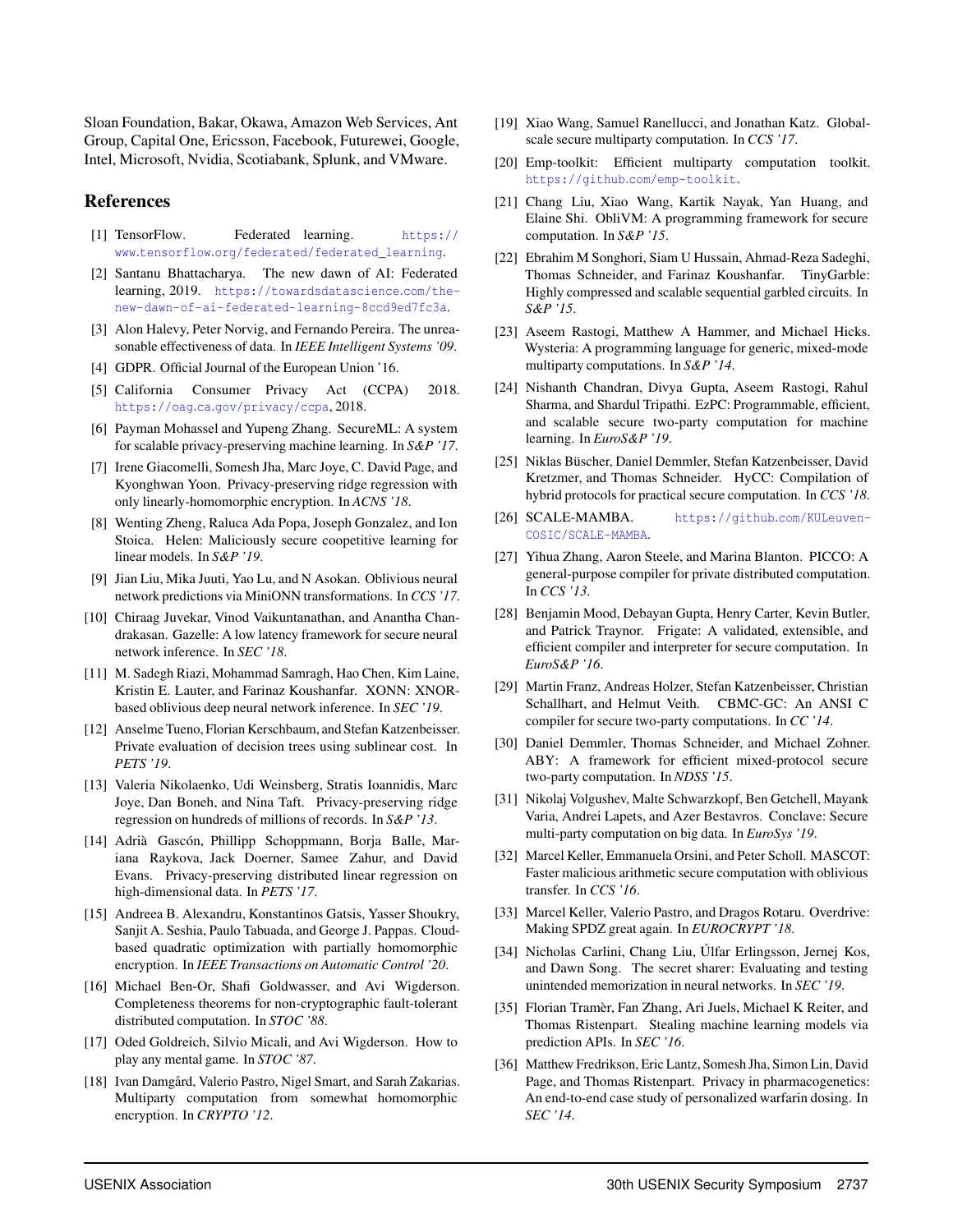- [37] Matt Fredrikson, Somesh Jha, and Thomas Ristenpart. Model inversion attacks that exploit confidence information and basic countermeasures. In *CCS'15*.
- [38] Xi Wu, Matthew Fredrikson, Somesh Jha, and Jeffrey F. Naughton. A methodology for formalizing model-inversion attacks. In *CSF '16*.
- [39] Reza Shokri, Marco Stronati, Congzheng Song, and Vitaly Shmatikov. Membership inference attacks against machine learning models. In *S&P'17*.
- [40] Xinyun Chen, Chang Liu, Bo Li, Kimberly Lu, and Dawn Song. Targeted backdoor attacks on deep learning systems using data poisoning. In *ArXiv 1712.05526*.
- [41] Congzheng Song, Thomas Ristenpart, and Vitaly Shmatikov. Machine learning models that remember too much. In *CCS '17*.
- [42] Yunhui Long, Vincent Bindschaedler, Lei Wang, Diyue Bu, Xiaofeng Wang, Haixu Tang, Carl A. Gunter, and Kai Chen. Understanding membership inferences on well-generalized learning models. In *ArXiv 1802.04889*.
- [43] Xiao Wang, Hubert Chan, and Elaine Shi. Circuit ORAM: On tightness of the Goldreich-Ostrovsky lower bound. In *CCS '15*.
- [44] Jack J. Dongarra, Jeremy Du Croz, Sven Hammarling, and Iain S. Duff. A set of level 3 basic linear algebra subprograms. In *ACM Transactions on Mathematical Software '90*.
- [45] BLAS (Basic Linear Algebra Subprograms). http: //www*.*netlib*.*org/blas/.
- [46] Intel Math Kernel Library. https://software*.*intel*.*com/ en-us/mkl.
- [47] Shoumik Palkar, James J. Thomas, Deepak Narayanan, Pratiksha Thaker, Rahul Palamuttam, Parimarjan Negi, Anil Shanbhag, Malte Schwarzkopf, Holger Pirk, Saman P. Amarasinghe, Samuel Madden, and Matei A. Zaharia. Evaluating end-to-end optimization for data analytics applications in Weld. In *VLDB '18*.
- [48] Steven Diamond and Stephen Boyd. CVXPY: A Pythonembedded modeling language for convex optimization. In *Journal of Machine Learning Research '16*.
- [49] Cynthia Dwork. Differential privacy. In *Encyclopedia of Cryptography and Security '11*.
- [50] Kamalika Chaudhuri and Claire Monteleoni. Privacypreserving logistic regression. In *NeurIPS '09*.
- [51] Xi Wu, Fengan Li, Arun Kumar, Kamalika Chaudhuri, Somesh Jha, and Jeffrey Naughton. Bolt-on differential privacy for scalable stochastic gradient descent-based analytics. In *SIGMOD '17*.
- [52] Roger Iyengar, Joseph P Near, Dawn Song, Om Thakkar, Abhradeep Thakurta, and Lun Wang. Towards practical differentially private convex optimization. In *S&P '19*.
- [53] Gilles Brassard, David Chaum, and Claude Crépeau. Minimum disclosure proofs of knowledge. In *Journal of Computer and System Sciences '88*.
- [54] Torben P. Pedersen. Non-interactive and information-theoretic secure verifiable secret sharing. In *CRYPTO'91*.
- [55] Miklós Ajtai. Generating hard instances of lattice problems. In *STOC '96*.
- [56] Oded Goldreich, Shafi Goldwasser, and Shai Halevi. Collisionfree hashing from lattice problems. In *IACR ePrint 1996/9*.
- [57] Jin-Yi Cai and A.P. Nerurkar. An improved worst-case to average-case connection for lattice problems. In *FOCS '97*.
- [58] Daniele Micciancio. Generalized compact knapsacks, cyclic lattices, and efficient one-way functions from worst-case complexity assumptions. In *FOCS '02*.
- [59] Daniele Micciancio and Oded Regev. Worst-case to averagecase reductions based on Gaussian measures. In *FOCS '04*.
- [60] Chris Peikert and Alon Rosen. Efficient collision-resistant hashing from worst-case assumptions on cyclic lattices. In *TCC '06*.
- [61] Eli Ben-Sasson, Alessandro Chiesa, Eran Tromer, and Madars Virza. Scalable zero knowledge via cycles of elliptic curves. In *CRYPTO '14*.
- [62] Jan Camenisch, Stephan Krenn, and Victor Shoup. A framework for practical universally composable zero-knowledge protocols. In *ASIACRYPT '11*.
- [63] AWS inter-region ping. https://www*.*cloudping*.*co. Accessed: 2019-09-16.
- [64] Stephen Boyd, Neal Parikh, Eric Chu, Borja Peleato, and Jonathan Eckstein. Distributed optimization and statistical learning via the alternating direction method of multipliers. In *Foundations and Trends in Machine Learning '10*.
- [65] Zhengping Qian, Xiuwei Chen, Nanxi Kang, Mingcheng Chen, Yuan Yu, Thomas Moscibroda, and Zheng Zhang. MadLINQ: Large-scale distributed matrix computation for the cloud. In *EuroSys '12*.
- [66] George Bosilca, Aurelien Bouteiller, Anthony Danalis, Mathieu Faverge, Azzam Haidar, Thomas Herault, Jakub Kurzak, Julien Langou, Pierre Lemarinier, Hatem Ltaief, et al. Flexible development of dense linear algebra algorithms on massively parallel architectures with DPLASMA. In *IPDPSW '11*.
- [67] Amol Ghoting, Rajasekar Krishnamurthy, Edwin Pednault, Berthold Reinwald, Vikas Sindhwani, Shirish Tatikonda, Yuanyuan Tian, and Shivakumar Vaithyanathan. SystemML: Declarative machine learning on MapReduce. In *ICDE '11*.
- [68] Tianqi Chen, Mu Li, Yutian Li, Min Lin, Naiyan Wang, Minjie Wang, Tianjun Xiao, Bing Xu, Chiyuan Zhang, and Zheng Zhang. MXNet: A flexible and efficient machine learning library for heterogeneous distributed systems. In *NeurIPS Workshop on Machine Learning Systems '15*.
- [69] Yangqing Jia, Evan Shelhamer, Jeff Donahue, Sergey Karayev, Jonathan Long, Ross Girshick, Sergio Guadarrama, and Trevor Darrell. Caffe: Convolutional architecture for fast feature embedding. In *MM '14*.
- [70] Xiangrui Meng, Joseph Bradley, Burak Yavuz, Evan Sparks, Shivaram Venkataraman, Davies Liu, Jeremy Freeman, DB Tsai, Manish Amde, Sean Owen, et al. Mllib: Machine learning in Apache Spark. In *Journal of Machine Learning Research '16*.
- [71] Tianqi Chen and Carlos Guestrin. XGBoost: A scalable tree boosting system. In *KDD '16*.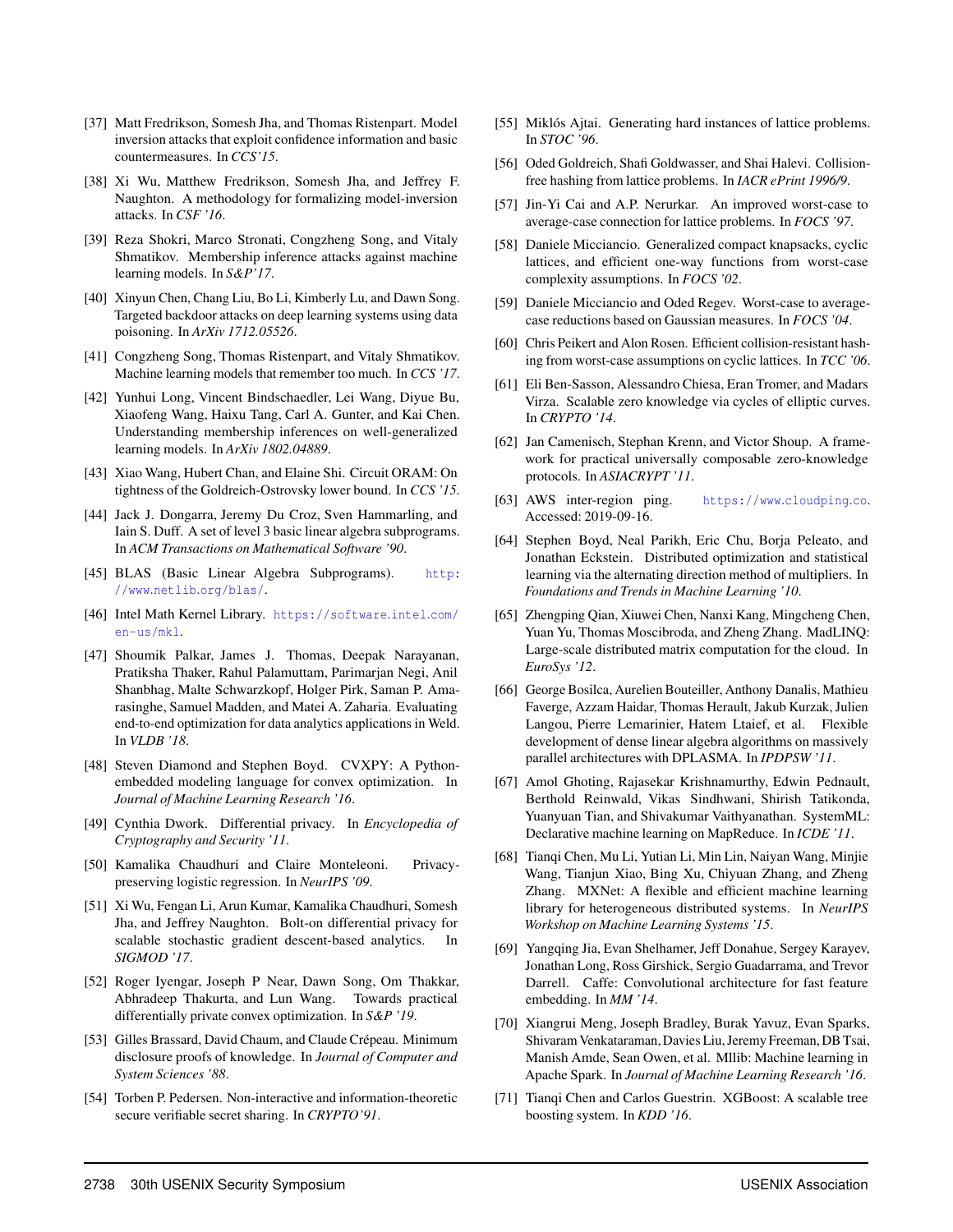- [72] Google Brain Team. TensorFlow: A system for large-scale machine learning. In *OSDI '16*.
- [73] Daniel Crankshaw, Xin Wang, Guilio Zhou, Michael J Franklin, Joseph E Gonzalez, and Ion Stoica. Clipper: A low-latency online prediction serving system. In *NSDI '17*.
- [74] Matthias Jarke and Jürgen Koch. Query optimization in database systems. In *ACM Computer Survey '84*.
- [75] Stratis Viglas and Jeffrey F. Naughton. Rate-based query optimization for streaming information sources. In *SIGMOD '02*.
- [76] Samuel Madden, Michael J. Franklin, Joseph M. Hellerstein, and Wei Hong. TinyDB: An acquisitional query processing system for sensor networks. In *ACM Transactions of Database Systems '05*.
- [77] Andrew Friedley and Andrew Lumsdaine. Communication optimization beyond MPI. In *IPDPSW '11*.
- [78] Thomas B. Jablin, Prakash Prabhu, James A. Jablin, Nick P. Johnson, Stephen R. Beard, and David I. August. Automatic CPU-GPU communication management and optimization. In *PLDI '11*.
- [79] Minjie Wang, Chien chin Huang, and Jinyang Li. Supporting very large models using automatic dataflow graph partitioning. In *EuroSys '18*.
- [80] David J. Kuck, Robert H. Kuhn, David A. Padua, Bruce Leasure, and Michael Wolfe. Dependence graphs and compiler optimizations. In *POPL '81*.
- [81] Muhammad Ishaq, Ana L. Milanova, and Vassilis Zikas. Efficient MPC via program analysis: A framework for efficient optimal mixing. In *CCS '19*.
- [82] Andrew Baumann, Marcus Peinado, and Galen Hunt. Shielding applications from an untrusted cloud with Haven. *OSDI '14*.
- [83] Tyler Hunt, Zhiting Zhu, Yuanzhong Xu, Simon Peter, and Emmett Witchel. Ryoan: A distributed sandbox for untrusted computation on secret data. In *OSDI '15*.
- [84] Wenting Zheng, Ankur Dave, Jethro G. Beekman, Raluca Ada Popa, Joseph E. Gonzalez, and Ion Stoica. Opaque: An oblivious and encrypted distributed analytics platform. In *NSDI'17*.
- [85] Tyler Hunt, Congzheng Song, Reza Shokri, Vitaly Shmatikov, and Emmett Witchel. Chiron: Privacy-preserving machine learning as a service. In *ArXiv 1803.05961*.
- [86] Olga Ohrimenko, Felix Schuster, Cédric Fournet, Aastha Mehta, Sebastian Nowozin, Kapil Vaswani, and Manuel Costa. Oblivious multi-party machine learning on trusted processors. In *SEC '16*.
- [87] Yuanzhong Xu, Weidong Cui, and Marcus Peinado. Controlledchannel attacks: Deterministic side channels for untrusted operating systems. In *S&P '15*.
- [88] Ferdinand Brasser, Urs Müller, Alexandra Dmitrienko, Kari Kostiainen, Srdjan Capkun, and Ahmad-Reza Sadeghi. Software grand exposure: SGX cache attacks are practical. In *WOOT '17*.
- [89] Olga Ohrimenko, Manuel Costa, Cédric Fournet, Christos Gkantsidis, Markulf Kohlweiss, and Divya Sharma. Observing and preventing leakage in MapReduce. In *CCS '15*.
- [90] Paul Kocher, Jann Horn, Anders Fogh, Daniel Genkin, Daniel Gruss, Werner Haas, Mike Hamburg, Moritz Lipp, Stefan Mangard, Thomas Prescher, Michael Schwarz, and Yuval Yarom. Spectre attacks: Exploiting speculative execution. In *S&P '19*.
- [91] Jan Henrik Ziegeldorf, Jan Metzke, and Klaus Wehrle. SHIELD: A framework for efficient and secure machine learning classification in constrained environments. In *ACSAC '18*.
- [92] Valerie Chen, Valerio Pastro, and Mariana Raykova. Secure computation for machine learning with SPDZ. In *PPML '18*.
- [93] Keith Bonawitz, Vladimir Ivanov, Ben Kreuter, Antonio Marcedone, H. Brendan McMahan, Sarvar Patel, Daniel Ramage, Aaron Segal, and Karn Seth. Practical secure aggregation for privacy-preserving machine learning. In *CCS '17*.
- [94] Jonathan Frankle, Sunoo Park, Daniel Shaar, Shafi Goldwasser, and Daniel Weitzner. Practical accountability of secret processes. In *USENIX Security'18*.
- [95] Yuval Ishai, Rafail Ostrovsky, and Hakan Seyalioglu. Identifying cheaters without an honest majority. In *TCC '12*.
- [96] Yuval Ishai, Rafail Ostrovsky, and Vassilis Zikas. Secure multiparty computation with identifiable abort. In *CRYPTO '14*.
- [97] Carsten Baum, Bernardo David, and Rafael Dowsley. Insured MPC: Efficient secure computation with financial penalties. In *FC'20*.

#### A More details on physical planning

## A.1 Cost models

Boolean MPC preprocessing cost. For boolean MPC, there are two phases within the preprocessing phase. The first phase is very similar to the preprocessing generation phase for arithmetic MPC, except that this step now generates AND triples instead of multiplication triples. For this phase, Cerebro only provides one method, which is similar to the quadratic preprocessing, and has the same cost model as Equation (2). The second phase is a circuit generation phase, where each party creates a copy of the final circuit and sends it to a *single* party. This "evaluator" party will be in charge of executing the circuit during the online phase.

Therefore, the cost model for the boolean MPC preprocessing phase is:

$$
c + N_a(P - 1)(f_1(\lambda) + g_1(B, \lambda)) + g_2(B, \lambda)N(P - 1)
$$
 (4)

where  $\lambda$  is the security parameter,  $g_1$  refers to the cost of preprocessing AND gates, and *g*<sup>2</sup> refers to the cost for a single evaluator to receive  $P-1$  copies of the garbled circuit.

Online execution cost. The online phases for arithmetic and boolean MPC have quite different behaviors, which in turn result in different cost models. Arithmetic MPC requires interaction (hence network round trips) among all parties for multiplication gates throughout the entire computation. The number of round trips is proportional to the *depth* of the circuit. Boolean MPC, on the other hand, is able to evaluate